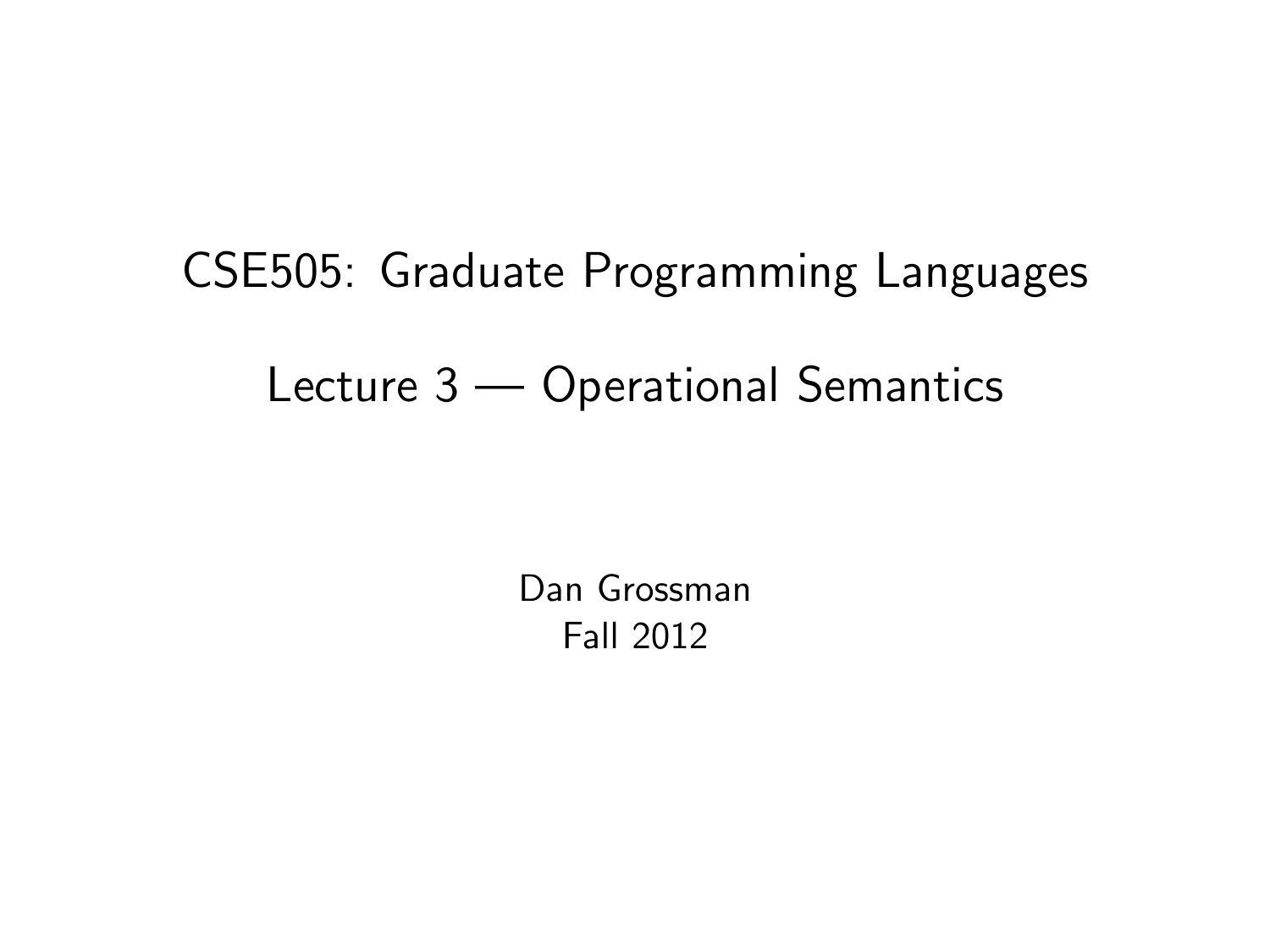#### Where we are

- $\triangleright$  Done: OCaml tutorial, "IMP" syntax, structural induction
- $\triangleright$  Now: Operational semantics for our little "IMP" language
	- $\blacktriangleright$  Most of what you need for Homework 1
	- $\triangleright$  (But Problem 4 requires proofs over semantics)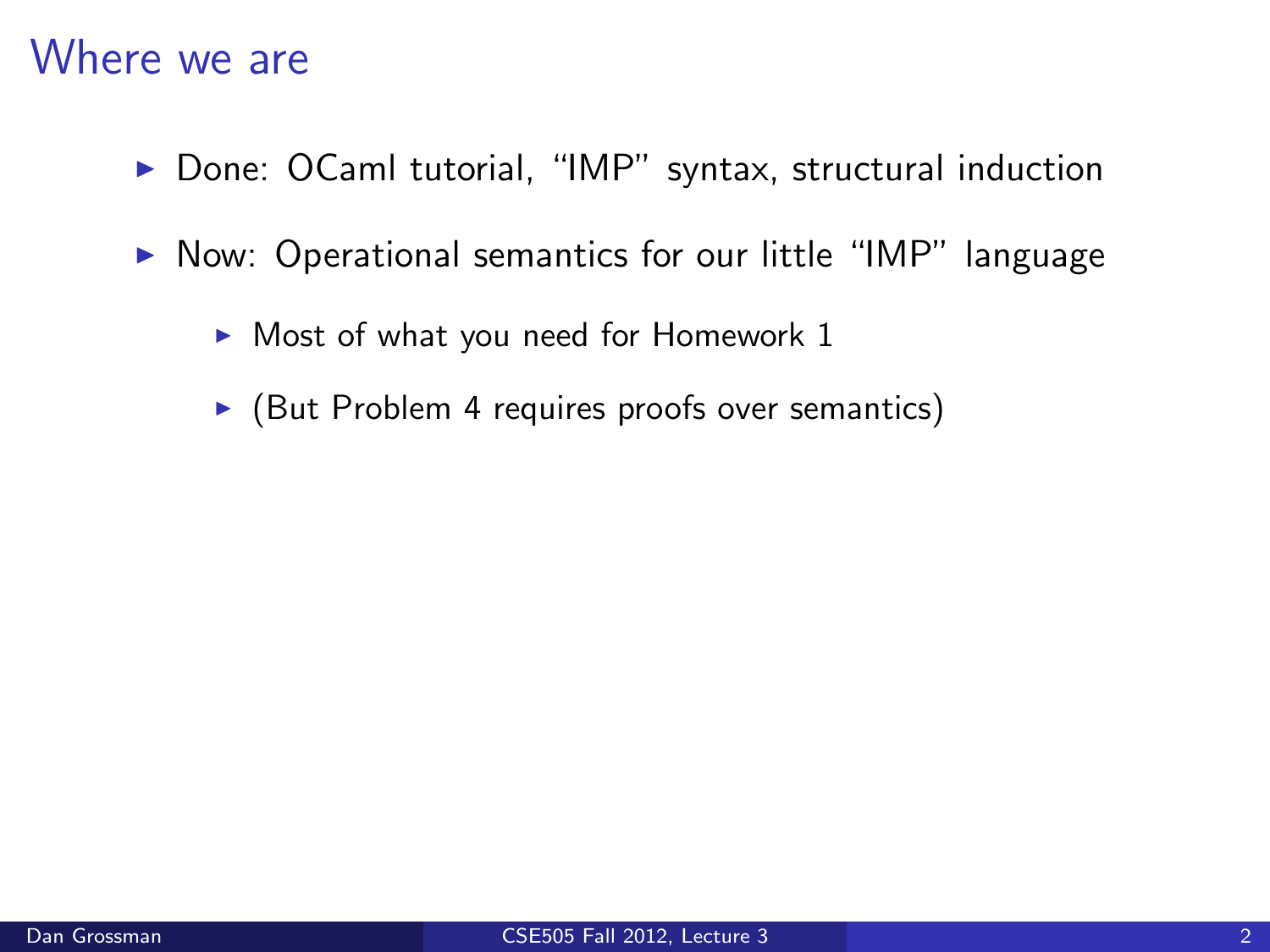#### Review

IMP's abstract syntax is defined inductively:

$$
s ::= skip | x := e | s; s | if e s s | while e s
$$
  
\n
$$
e ::= c | x | e + e | e * e
$$
  
\n
$$
(c \in \{..., -2, -1, 0, 1, 2, ...\})
$$
  
\n
$$
(x \in \{x_1, x_2, ..., y_1, y_2, ..., z_1, z_2, ..., ... \})
$$

We haven't yet said what programs mean! (Syntax is boring)

Encode our "social understanding" about variables and control flow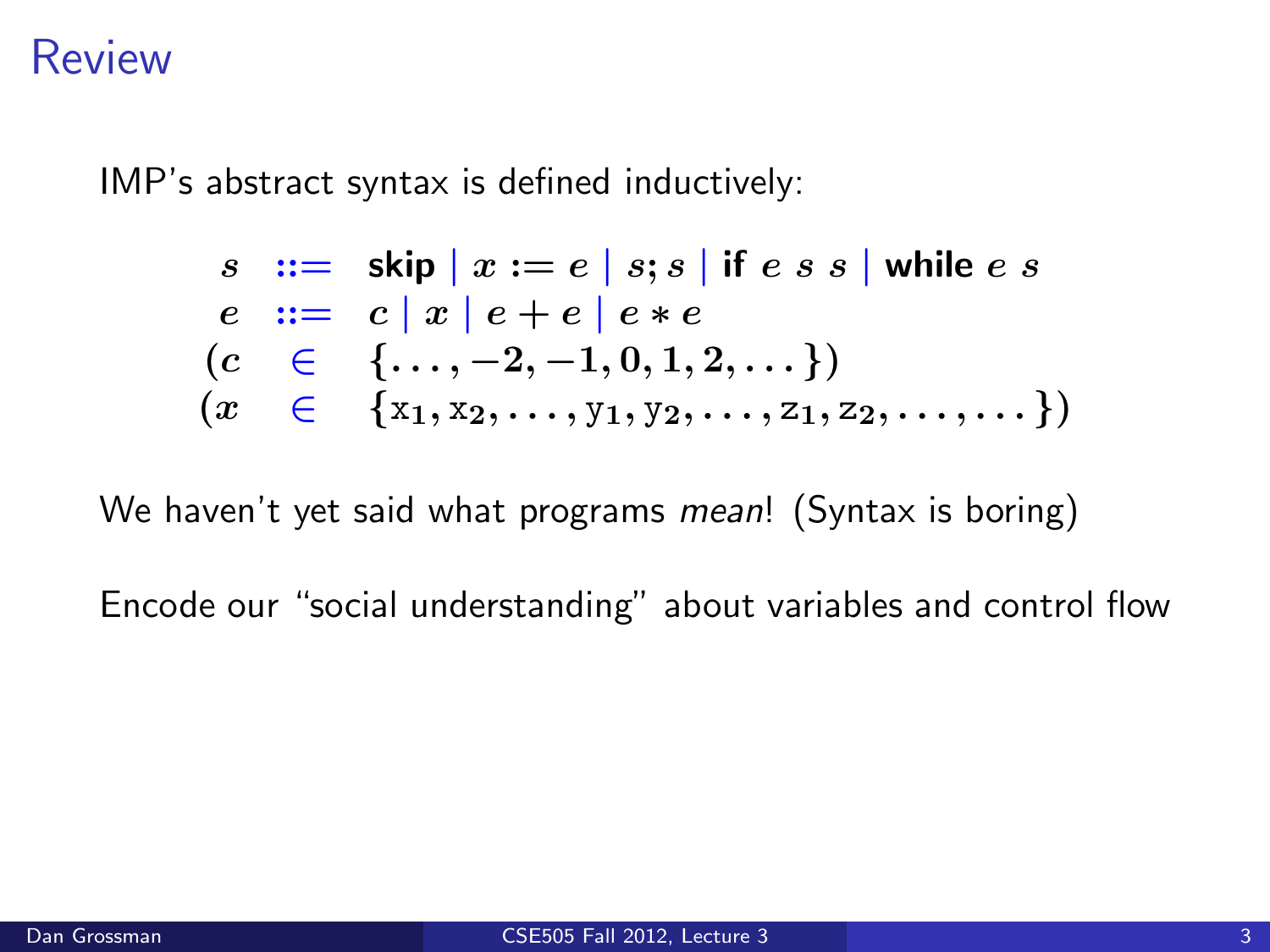# Outline

- $\blacktriangleright$  Semantics for expressions
	- 1. Informal idea; the need for heaps
	- 2. Definition of heaps
	- 3. The evaluation judgment (a relation form)
	- 4. The evaluation *inference rules* (the relation definition)
	- 5. Using inference rules
		- $\blacktriangleright$  Derivation trees as interpreters
		- $\triangleright$  Or as *proofs* about expressions
	- 6. Metatheory: Proofs about the semantics
- $\blacktriangleright$  Then semantics for statements

 $\blacktriangleright$  ...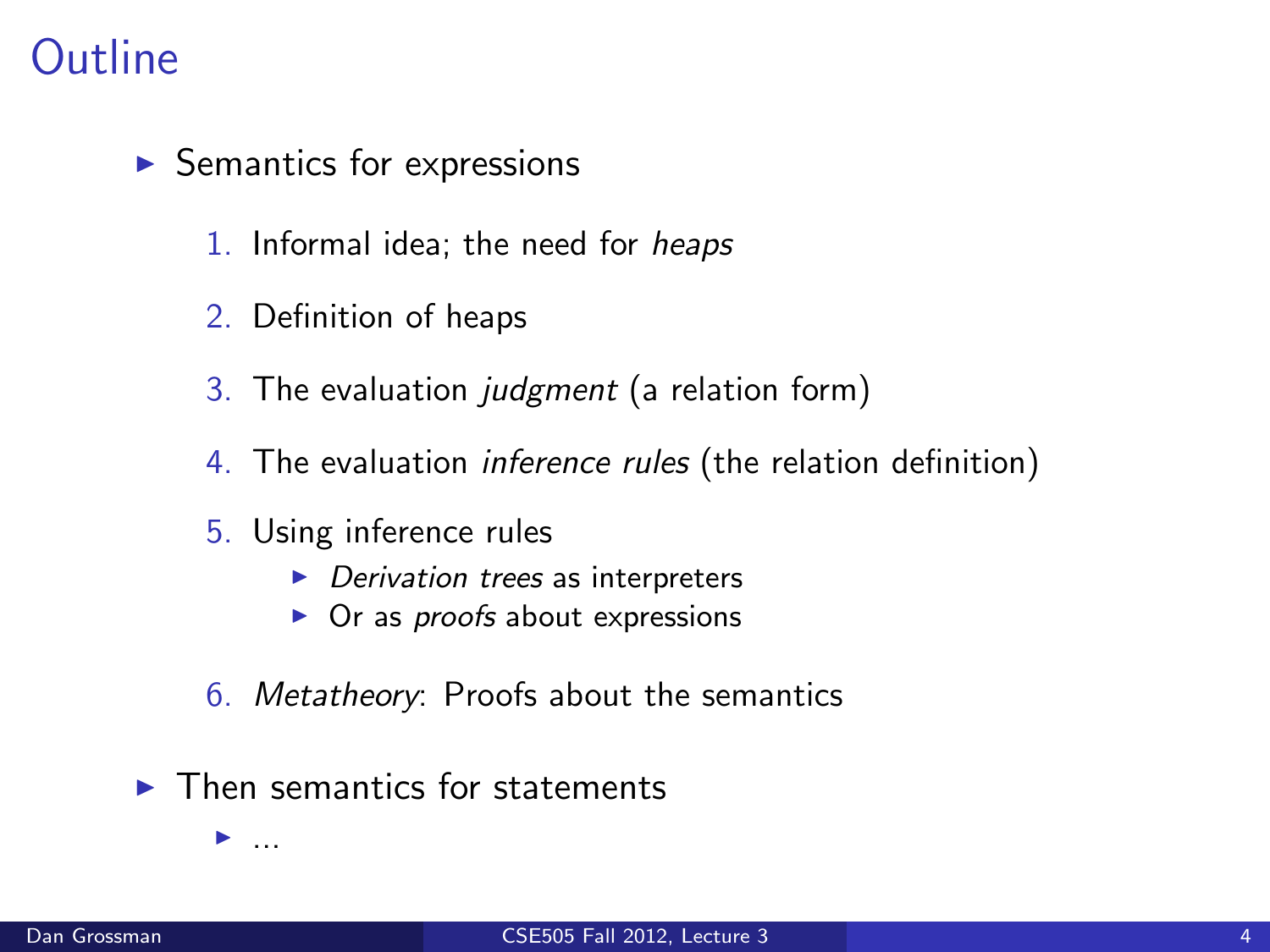# Informal idea

Given  $e$ , what  $c$  does  $e$  evaluate to?

#### $1+2$   $x+2$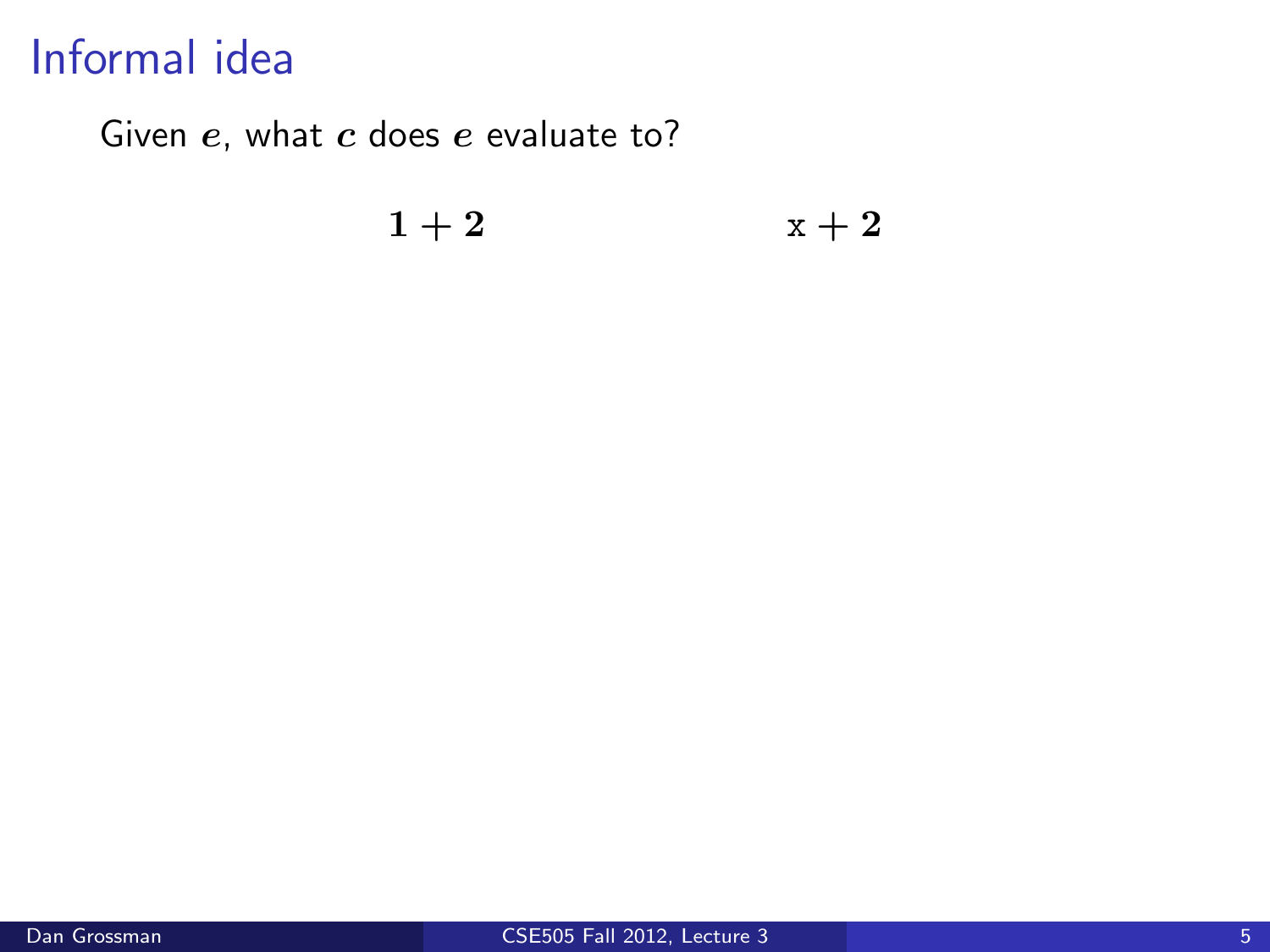# Informal idea

Given  $e$ , what  $c$  does  $e$  evaluate to?

 $1+2$   $x+2$ 

It depends on the values of variables (of course)

Use a heap  $H$  for a total function from variables to constants

► Could use partial functions, but then  $\exists H$  and e for which there is no  $c$ 

We'll define a relation over triples of  $H$ , e, and  $c$ 

- $\triangleright$  Will turn out to be function if we view  $H$  and e as inputs and c as output
- $\triangleright$  With our metalanguage, easier to define a relation and then prove it is a function (if, in fact, it is)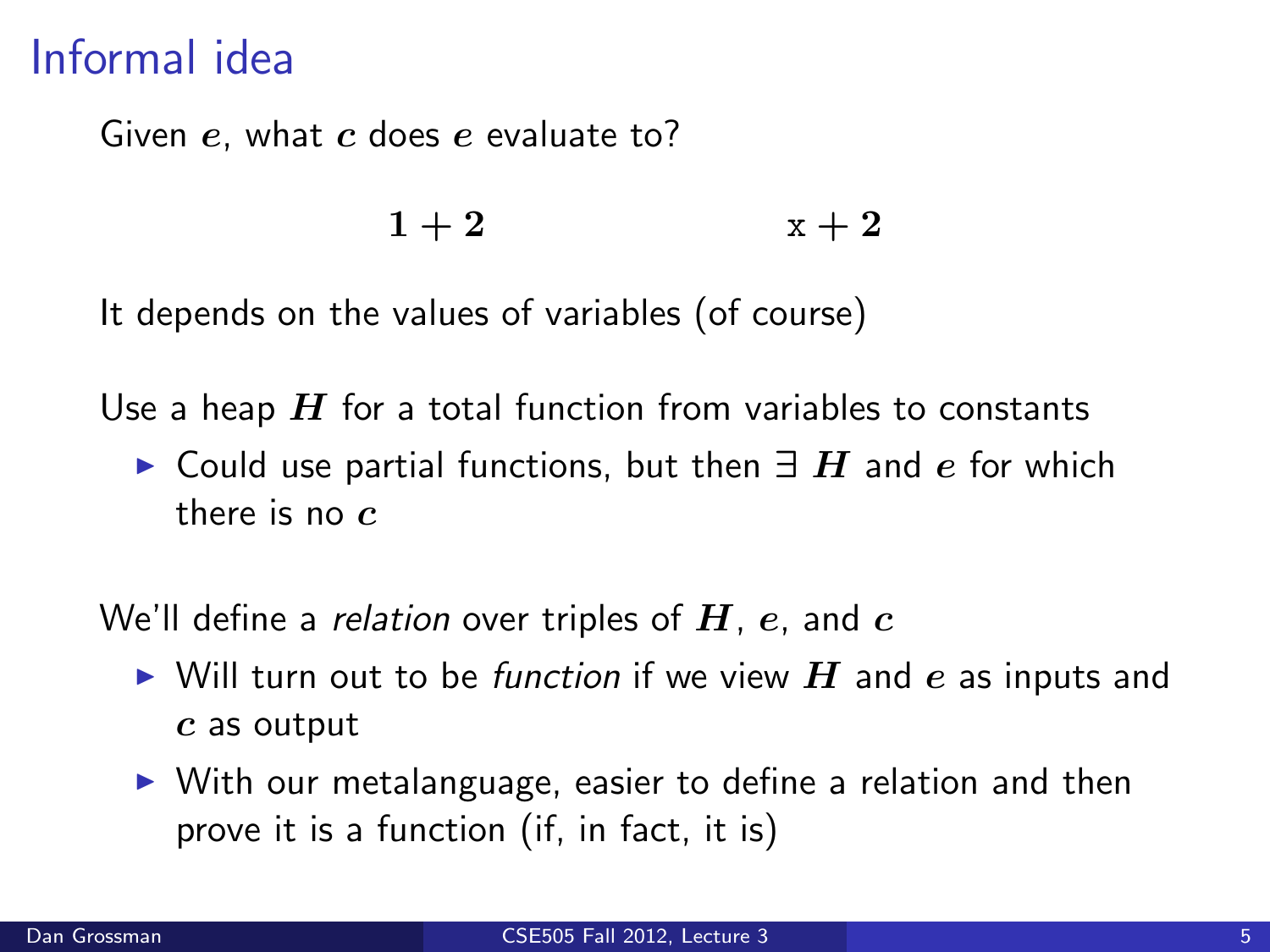**Heaps** 

$$
H ::= \cdot | H, x \mapsto c
$$

A lookup-function for heaps:

$$
H(x) = \left\{ \begin{array}{ll} c & \text{if} & H = H', x \mapsto c \\ H'(x) & \text{if} & H = H', y \mapsto c' \text{ and } y \neq x \\ 0 & \text{if} & H = \cdot \end{array} \right.
$$

 $\blacktriangleright$  Last case avoids "errors" (makes function total)

"What heap to use" will arise in the semantics of statements

 $\blacktriangleright$  For expression evaluation, "we are given an H"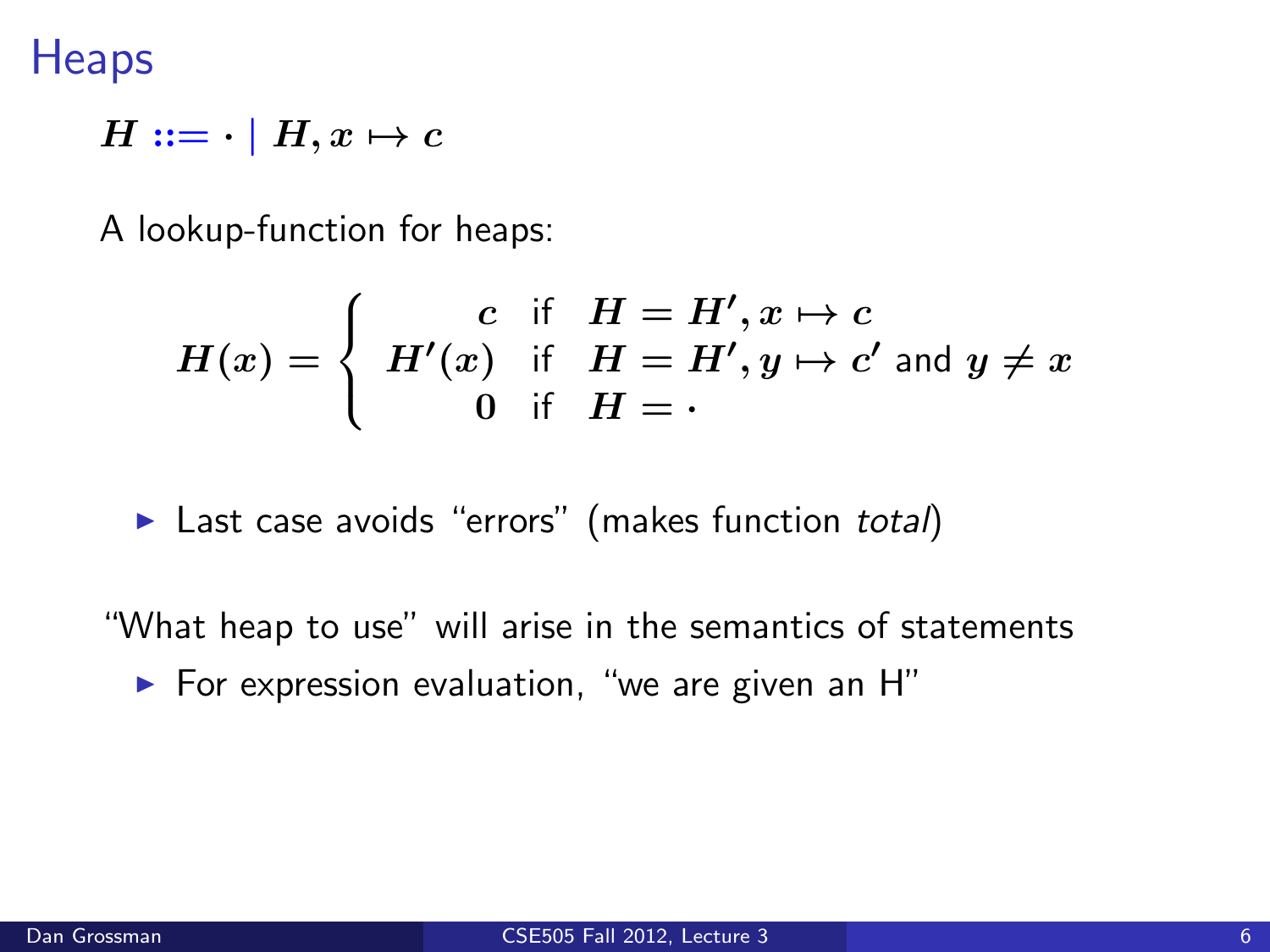# The judgment

We will write:

$$
\overline{H:e\Downarrow c}
$$

to mean, "e evaluates to c under heap  $H$ "

It is just a relation on triples of the form  $(H, e, c)$ 

We just made up metasyntax  $H$ ;  $e \Downarrow c$  to follow PL convention and to distinguish it from other relations

We can write: .,  $x \mapsto 3$ ;  $x + y \Downarrow 3$ , which will turn out to be true (this triple will be in the relation we define)

Or:  $x \mapsto 3$ ;  $x + y \Downarrow 6$ , which will turn out to be false (this triple will not be in the relation we define)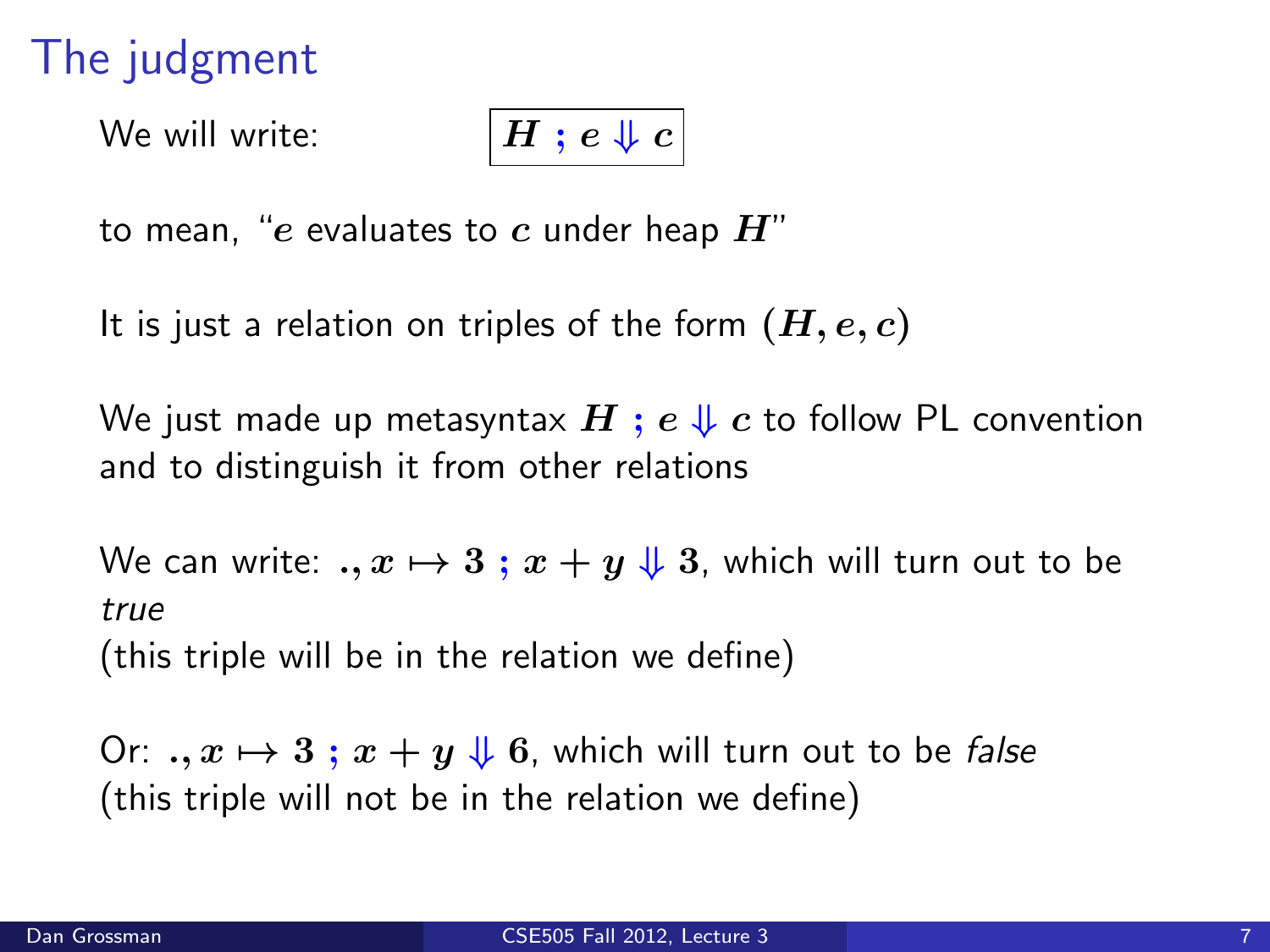# Inference rules



Top: hypotheses Bottom: conclusion (read first)

By definition, if all hypotheses hold, then the conclusion holds

Each rule is a *schema* you "instantiate consistently"

- So rules "work" "for all"  $H$ ,  $c$ ,  $e_1$ , etc.
- $\triangleright$  But "each"  $e_1$  has to be the "same" expression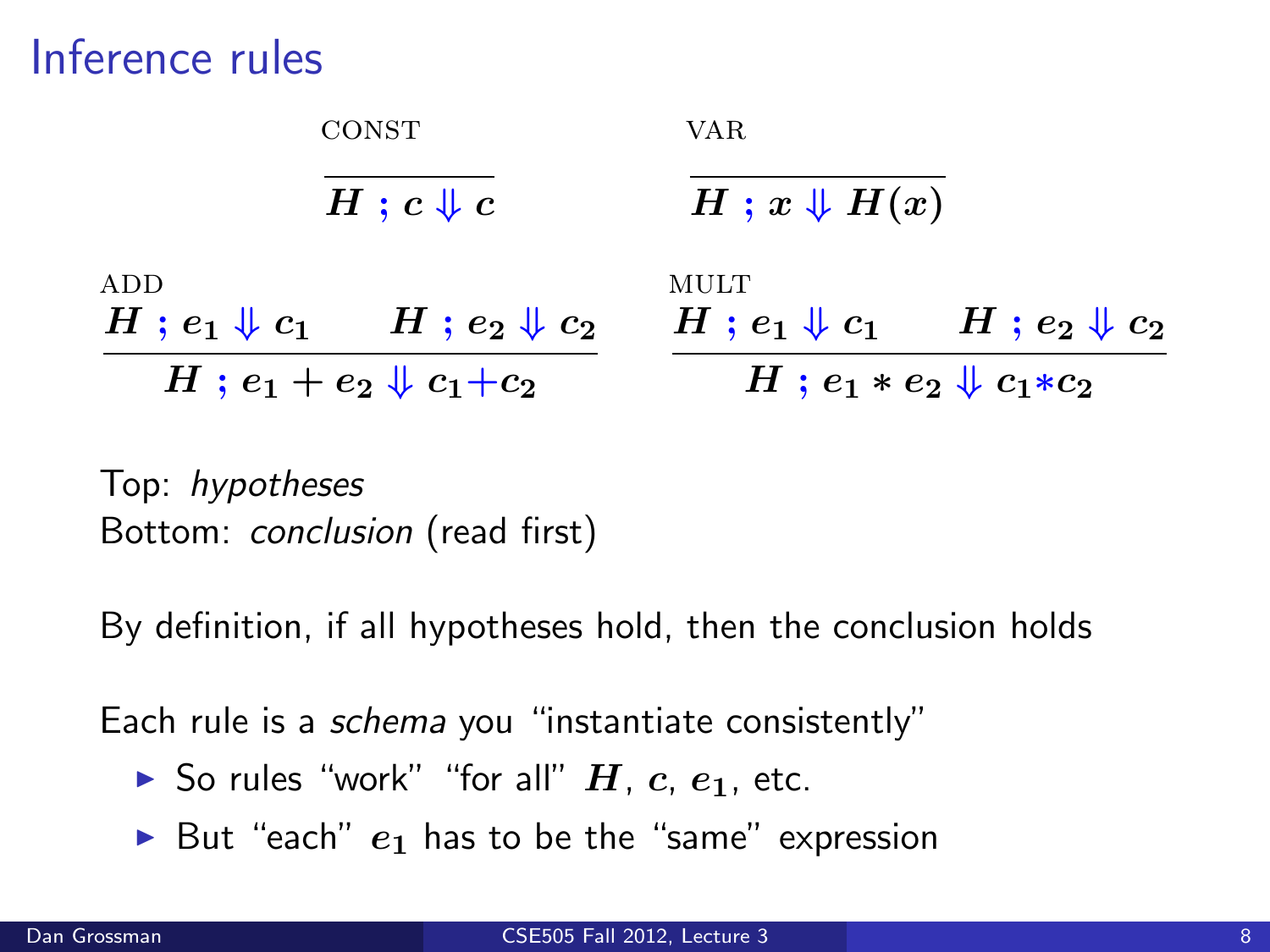# Instantiating rules

Example instantiation:

$$
\frac{\cdot, y \mapsto 4\; ;\, 3 + y \Downarrow 7 \quad \cdot, y \mapsto 4\; ;\, 5 \Downarrow 5}{\cdot, y \mapsto 4\; ;\, (3 + y) + 5 \Downarrow 12}
$$

Instantiates:

**ADD**  $H$ ;  $e_1 \Downarrow c_1$   $H$ ;  $e_2 \Downarrow c_2$  $H$ ;  $e_1 + e_2 \sqrt{c_1+c_2}$ 

with

$$
H = \cdot, y \mapsto 4 \n e_1 = (3 + y) \n c_1 = 7 \n e_2 = 5 \n c_2 = 5
$$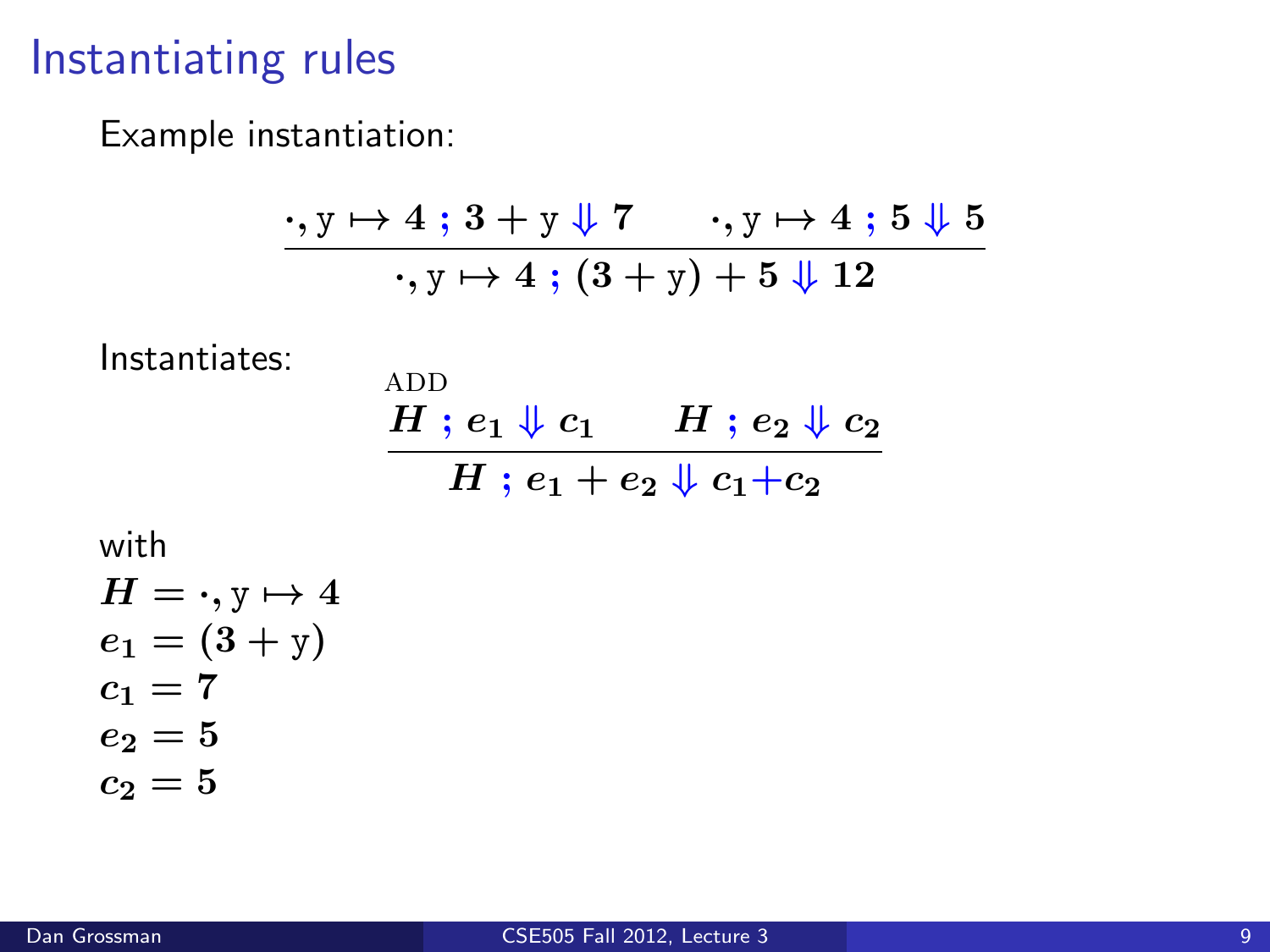# **Derivations**

A (complete) derivation is a tree of instantiations with axioms at the leaves

Example:

$$
\frac{1}{\cdot, y \mapsto 4 \; ; \; 3 \; \sqrt[1]{3}} \; \frac{}{\cdot, y \mapsto 4 \; ; \; y \; \sqrt[1]{4}} \; \cdots, y \mapsto 4 \; ; \; 3 + y \; \sqrt[1]{7}} \; \cdots, y \mapsto 4 \; ; \; (3 + y) + 5 \; \sqrt[1]{12}} \; \cdots
$$

By definition,  $H$ ;  $e \Downarrow c$  if there exists a derivation with  $H$ ;  $e \Downarrow c$  at the root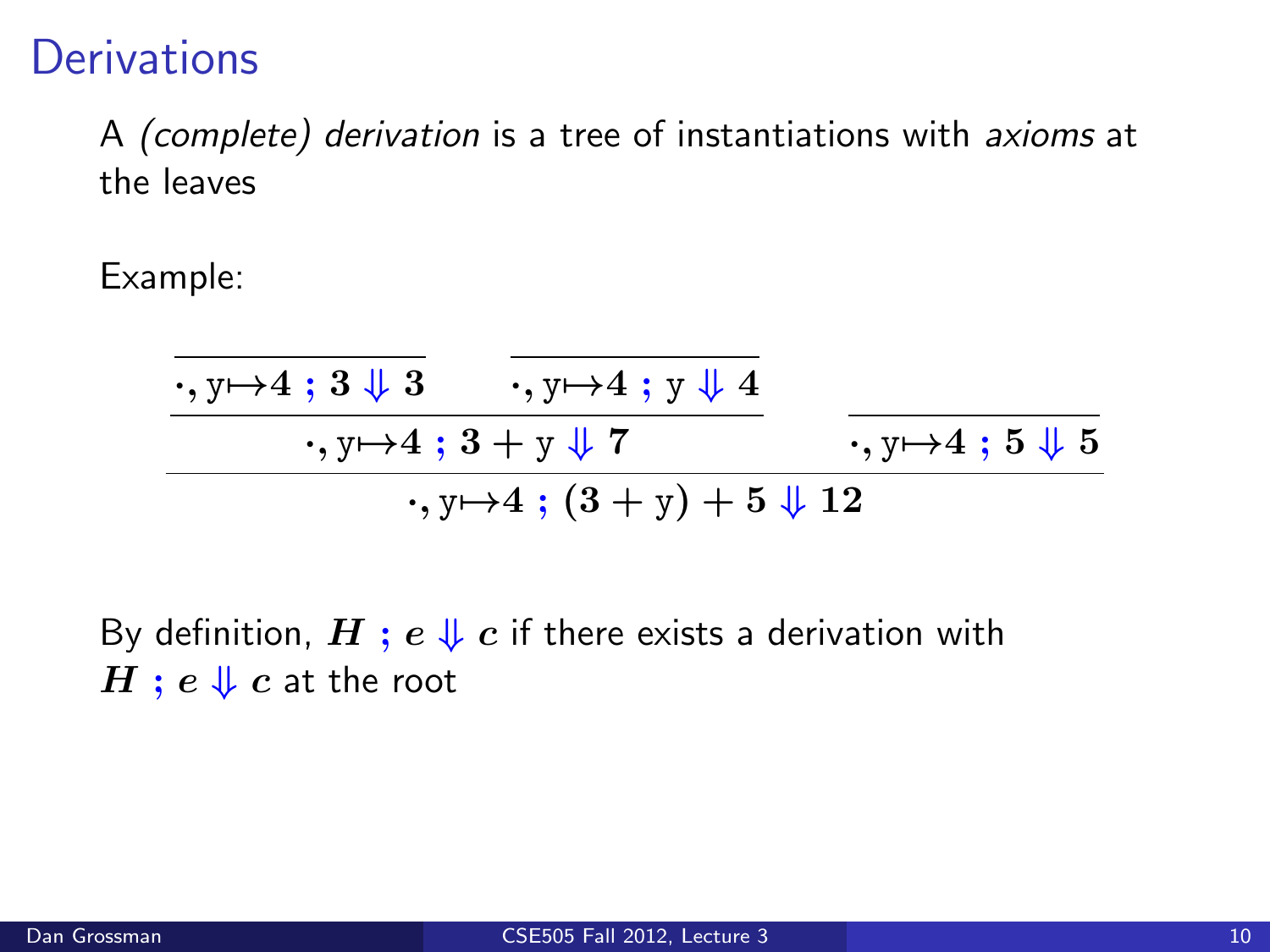# Back to relations

So what relation do our inference rules define?

- Start with empty relation (no triples)  $R_0$
- ► Let  $R_i$  be  $R_{i-1}$  union all  $H$ ;  $e \Downarrow c$  such that we can instantiate some inference rule to have conclusion  $H$ ;  $e \Downarrow c$ and all hypotheses in  $R_{i-1}$ 
	- $\triangleright$  So  $R_i$  is all triples at the bottom of height-j complete derivations for  $j \leq i$
- $\triangleright$   $R_{\infty}$  is the relation we defined
	- $\triangleright$  All triples at the bottom of complete derivations

For the math folks:  $R_{\infty}$  is the smallest relation closed under the inference rules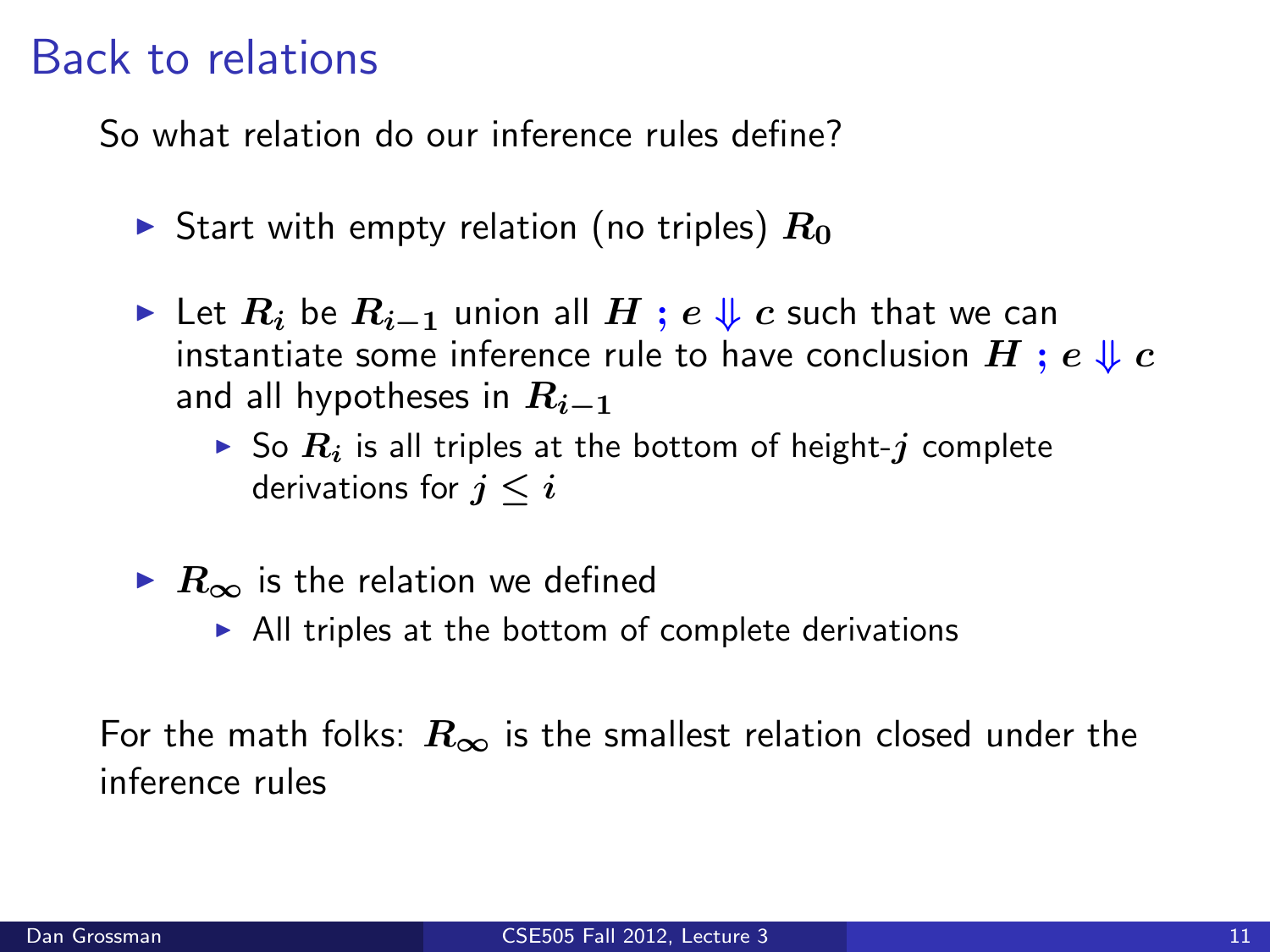# What are these things?

We can view the inference rules as defining an *interpreter* 

- $\triangleright$  Complete derivation shows recursive calls to the "evaluate" expression" function
	- $\triangleright$  Recursive calls from conclusion to hypotheses
	- ▶ Syntax-directed means the interpreter need not "search"
- $\triangleright$  See OCaml code in Homework 1

Or we can view the inference rules as defining a *proof system* 

- $\triangleright$  Complete derivation proves facts from other facts starting with axioms
	- $\triangleright$  Facts established from hypotheses to conclusions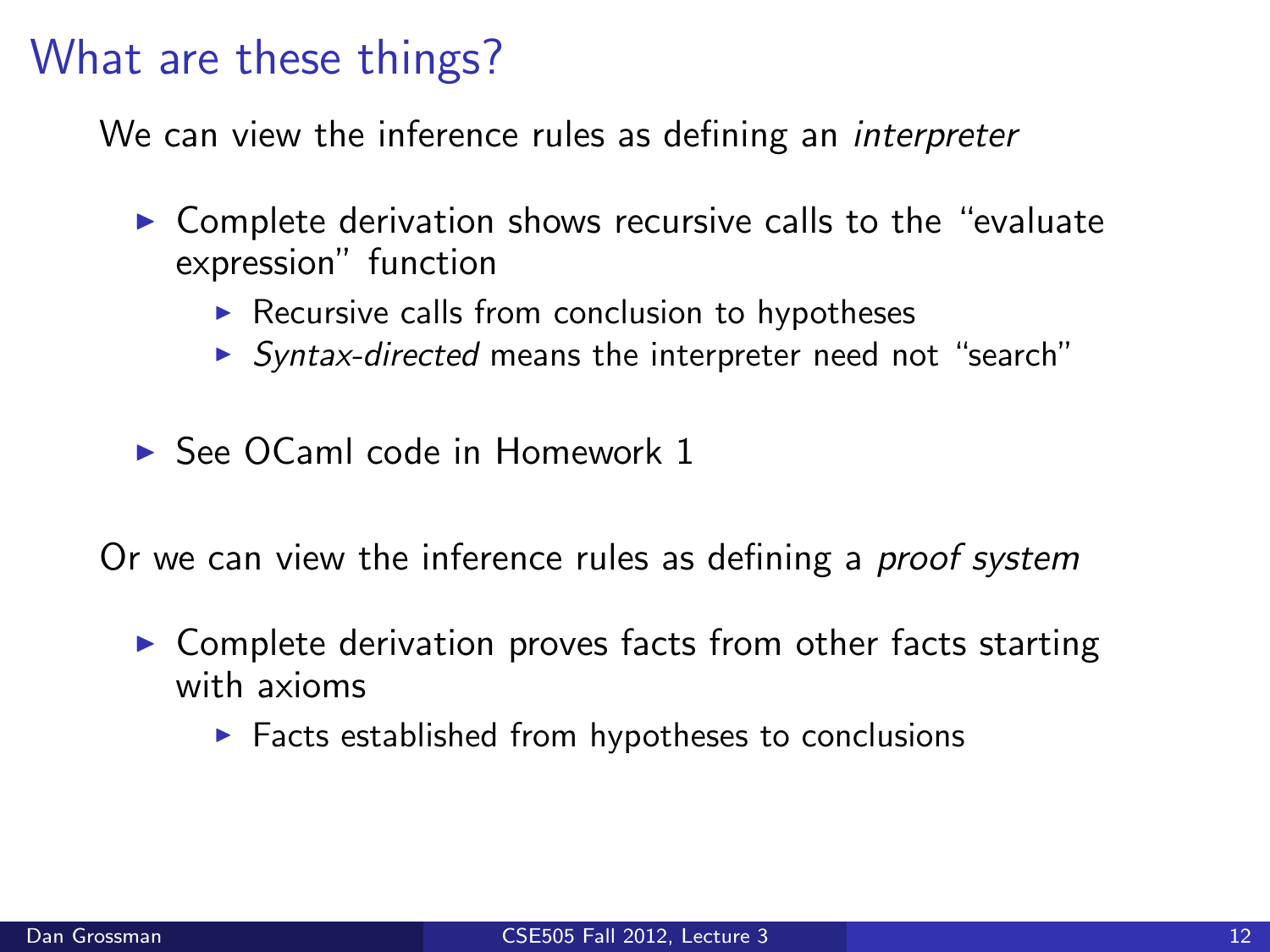# Some theorems

- **Progress:** For all H and e, there exists a c such that  $H$ ;  $e \Downarrow c$
- $\triangleright$  Determinacy: For all H and e, there is at most one c such that  $H$  ;  $e \Downarrow c$

We rigged it that way... what would division, undefined-variables, or gettime() do?

Proofs are by induction on the the structure (i.e., height) of the expression  $e$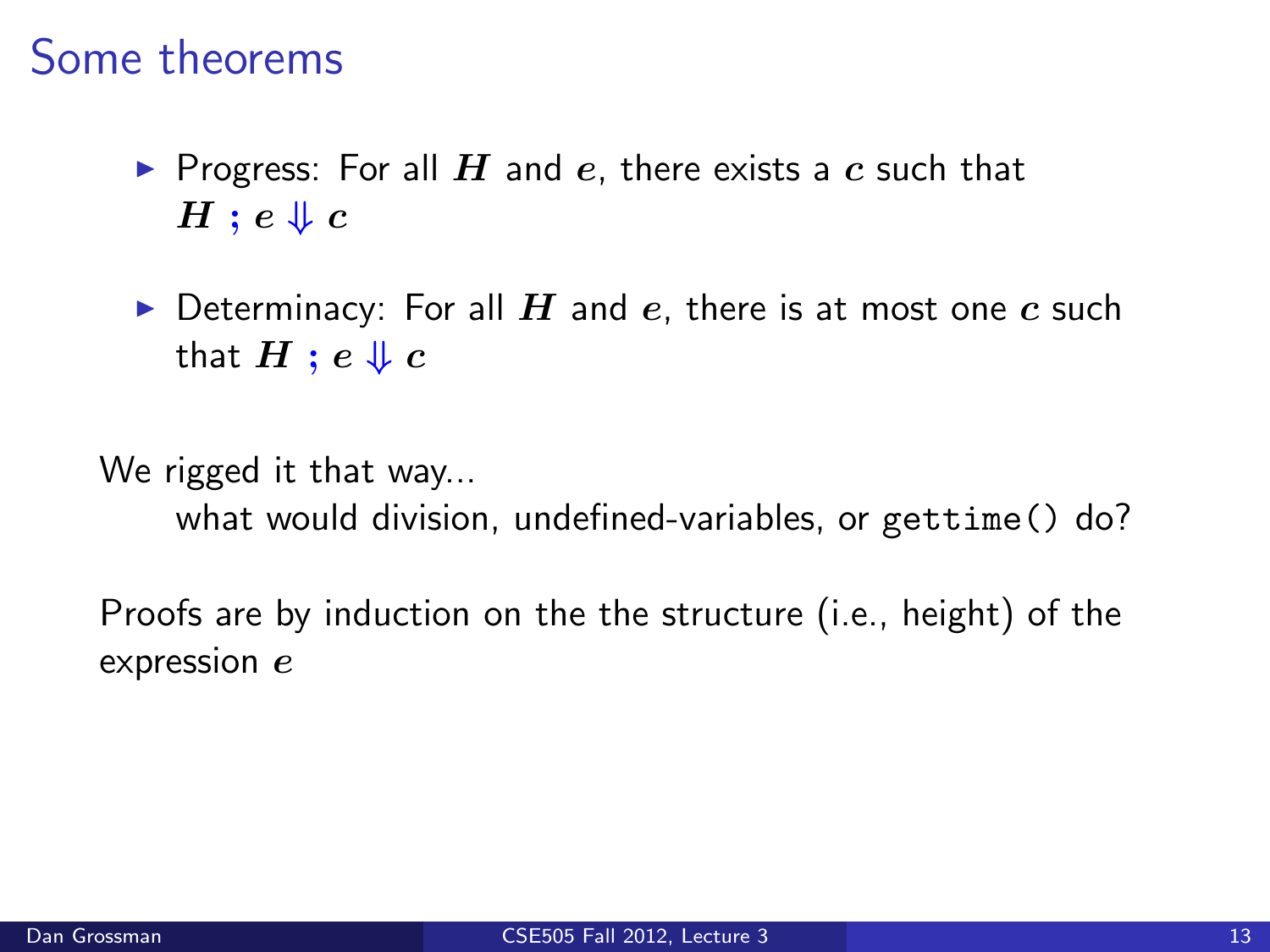A statement doesn't produce a constant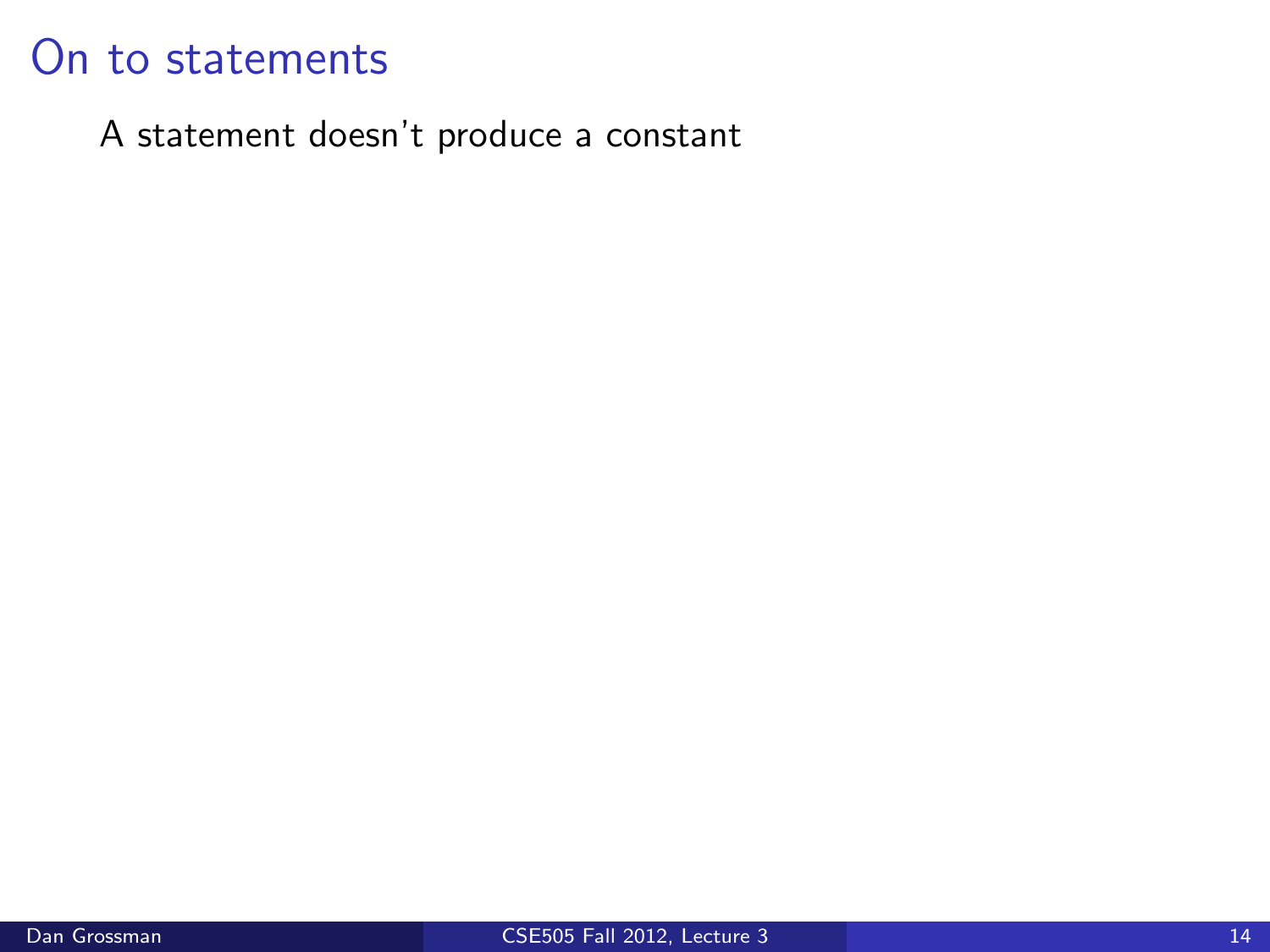A statement doesn't produce a constant

It produces a new, possibly-different heap

 $\blacktriangleright$  If it terminates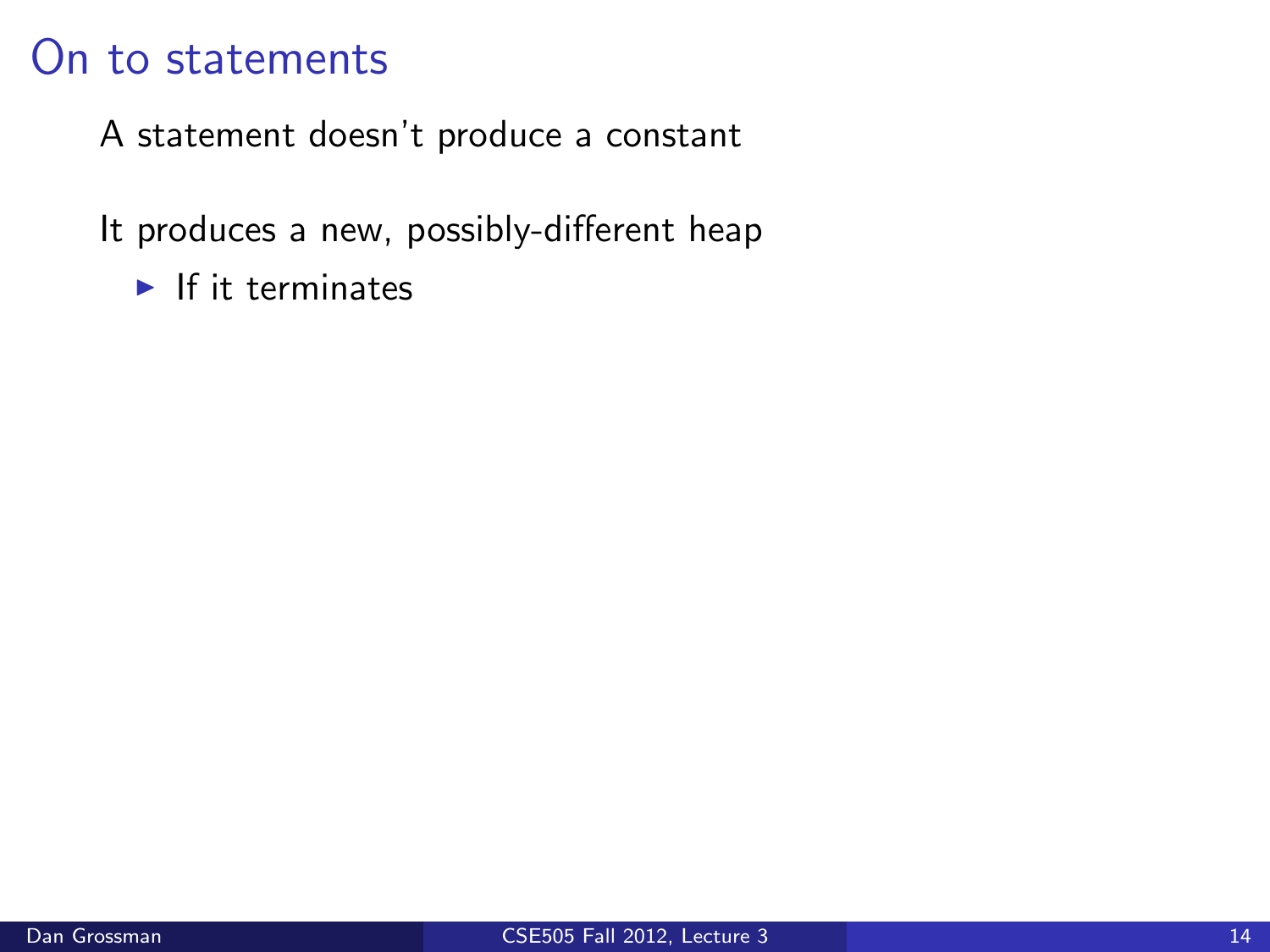A statement doesn't produce a constant

It produces a new, possibly-different heap

 $\blacktriangleright$  If it terminates

We could define  $H_1$ ;  $s \Downarrow H_2$ 

- $\triangleright$  Would be a partial function from  $H_1$  and s to  $H_2$
- $\triangleright$  Works fine; could be a homework problem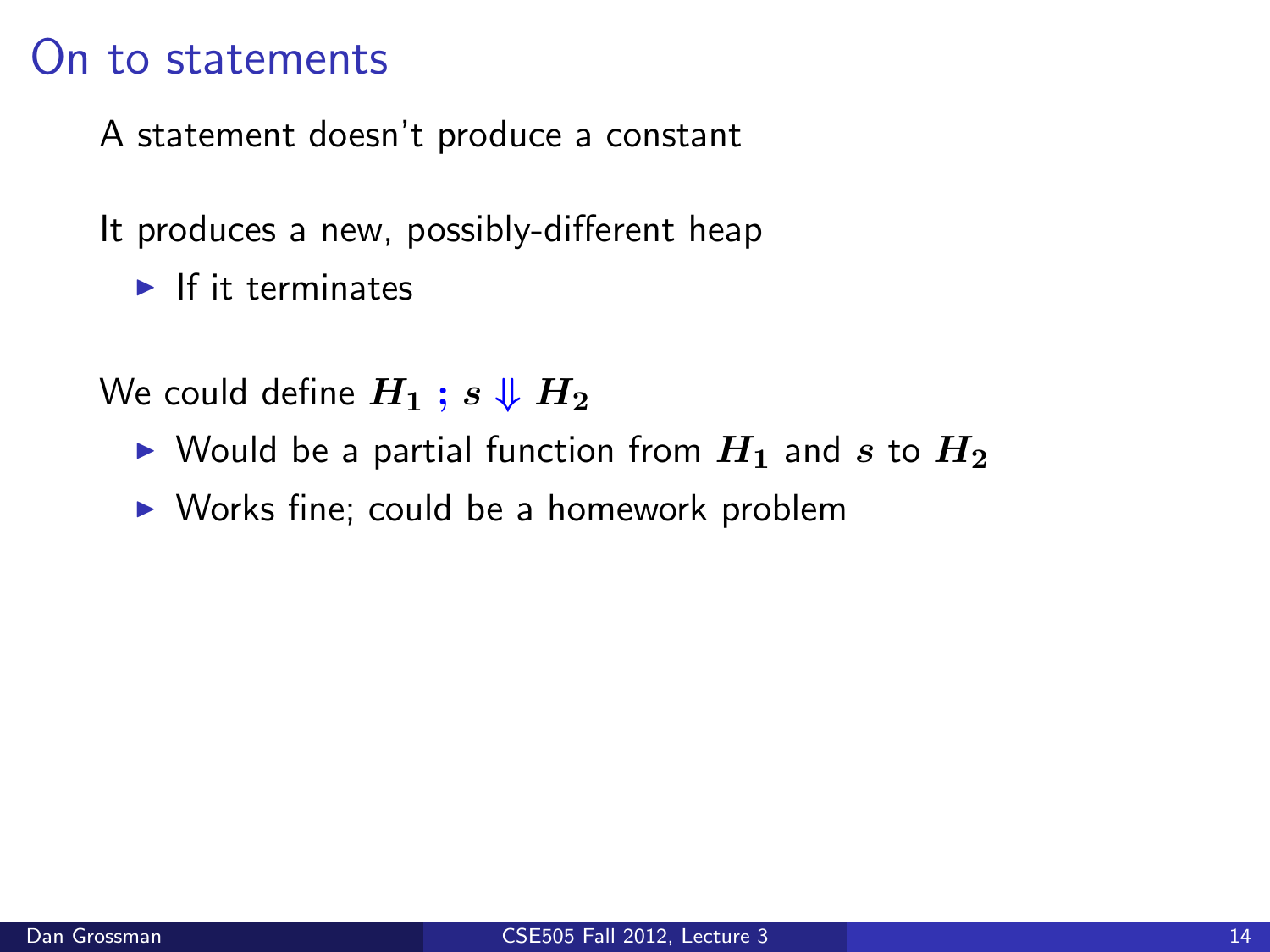A statement doesn't produce a constant

It produces a new, possibly-different heap

 $\blacktriangleright$  If it terminates

We could define  $H_1$ ;  $s \Downarrow H_2$ 

- $\triangleright$  Would be a partial function from  $H_1$  and s to  $H_2$
- $\triangleright$  Works fine; could be a homework problem

Instead we'll define a "small-step" semantics and then "iterate" to "run the program"

$$
H_1\:;s_1\to H_2\,;s_2
$$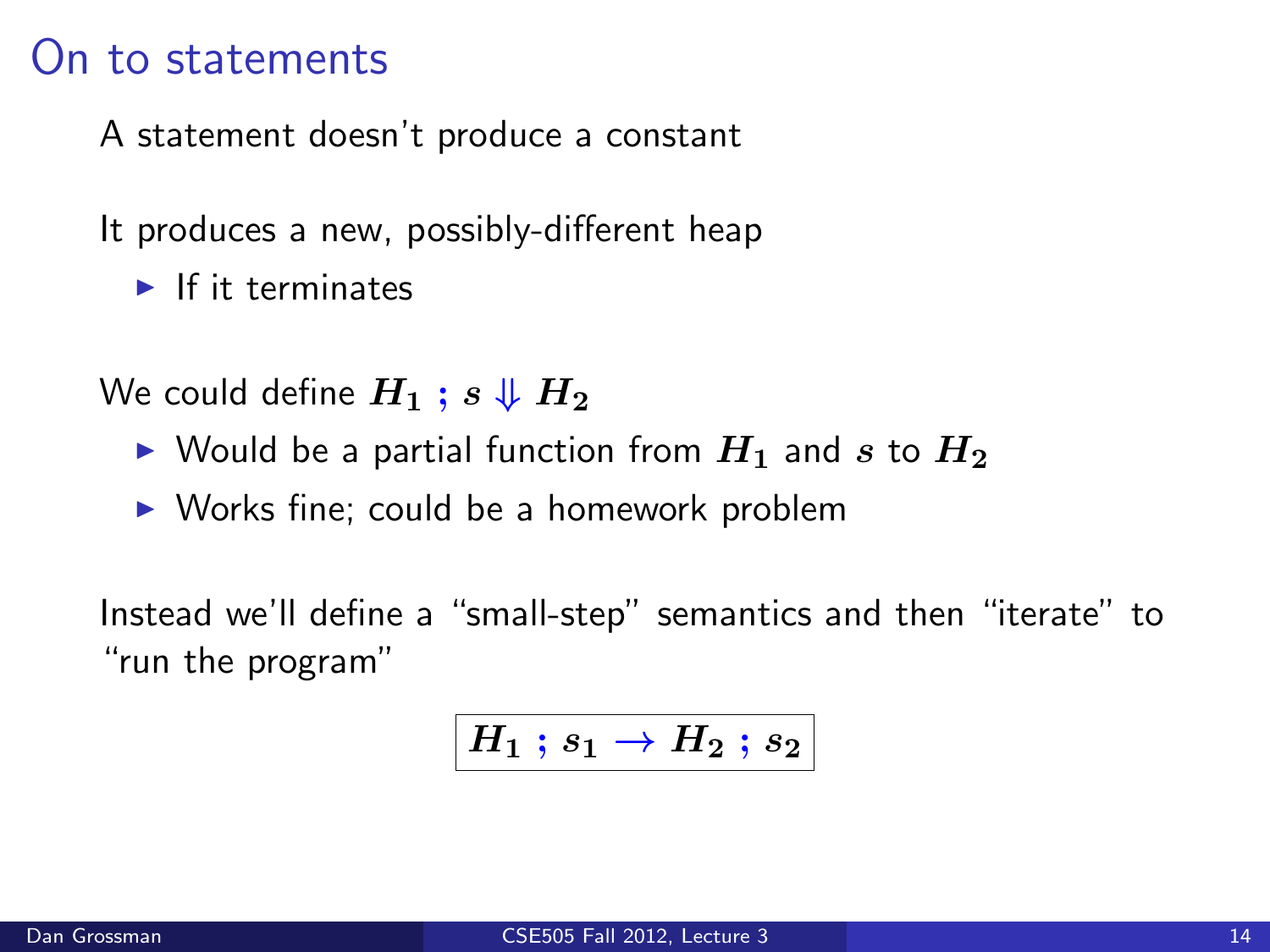Statement semantics

 $\big\lvert\, H_1 \mathrel{;} s_1 \rightarrow H_2 \mathrel{;} s_2 \big\rvert$ 

$$
\cfrac{A{\text{SSIGN}}}{H\text{ ; }x:=e\to H,x\mapsto c\text{ ; skip}}
$$

| SEQ1                                    | SEQ2<br>$H$ ; $s_1 \to H'$ ; $s'_1$         |
|-----------------------------------------|---------------------------------------------|
| $H$ ; skip; $s \rightarrow H$ ; s       | $H$ ; $s_1$ ; $s_2 \to H'$ ; $s'_1$ ; $s_2$ |
| IF <sub>1</sub>                         | IF <sub>2</sub>                             |
| $H$ ; $e \Downarrow c$<br>c > 0         | $H$ ; $e \Downarrow c$<br>c<0               |
| H; if $e s_1 s_2 \rightarrow H$ ; $s_1$ | H ; if $e s_1 s_2 \rightarrow H$ ; $s_2$    |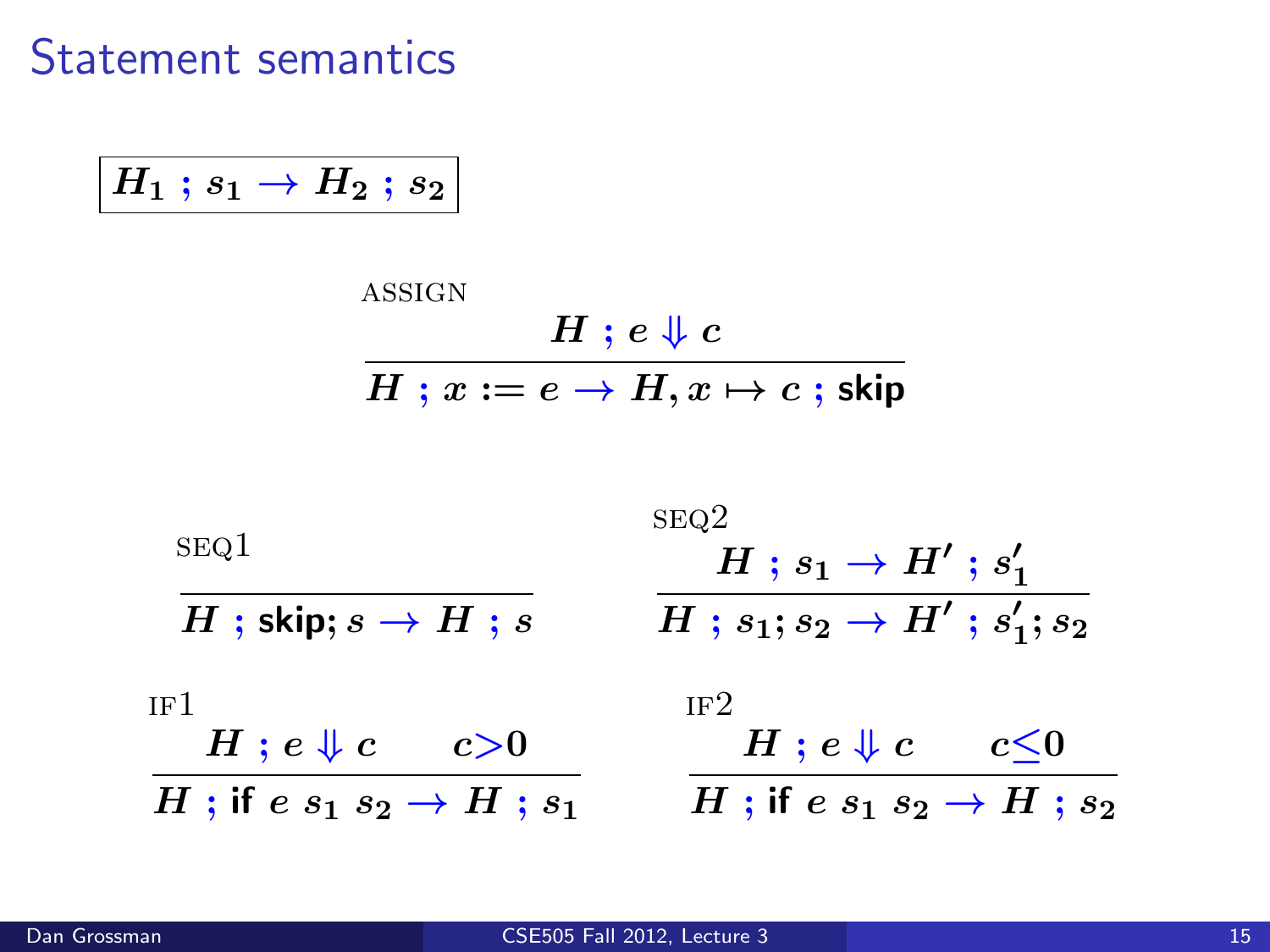# Statement semantics cont'd

What about while  $e s$  (do  $s$  and loop if  $e > 0$ )?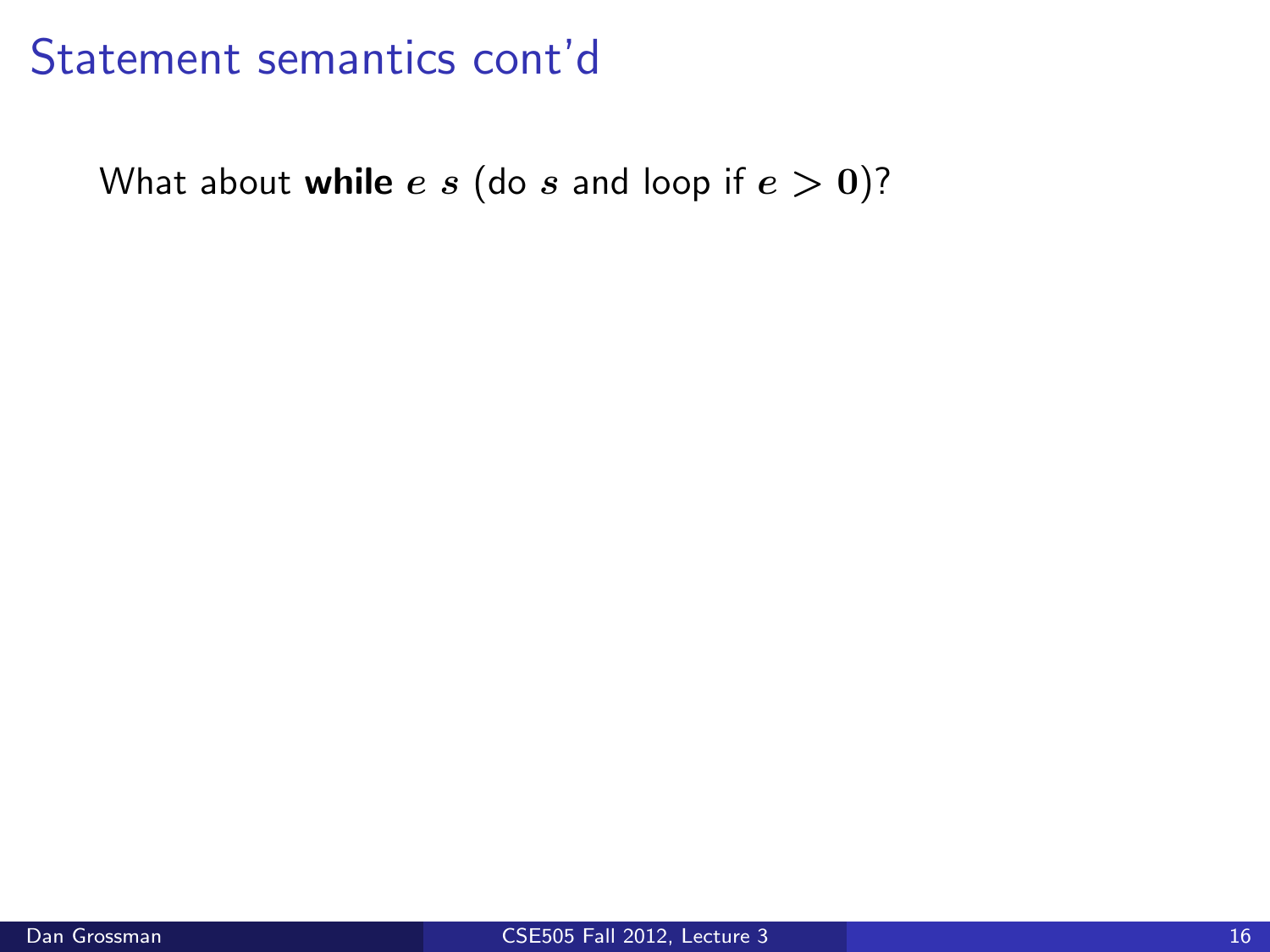# Statement semantics cont'd

What about **while** e s (do s and loop if  $e > 0$ )?

**WHILE** 

H ; while  $e \ s \rightarrow H$  ; if  $e \ (s;$  while  $e \ s)$  skip

Many other equivalent definitions possible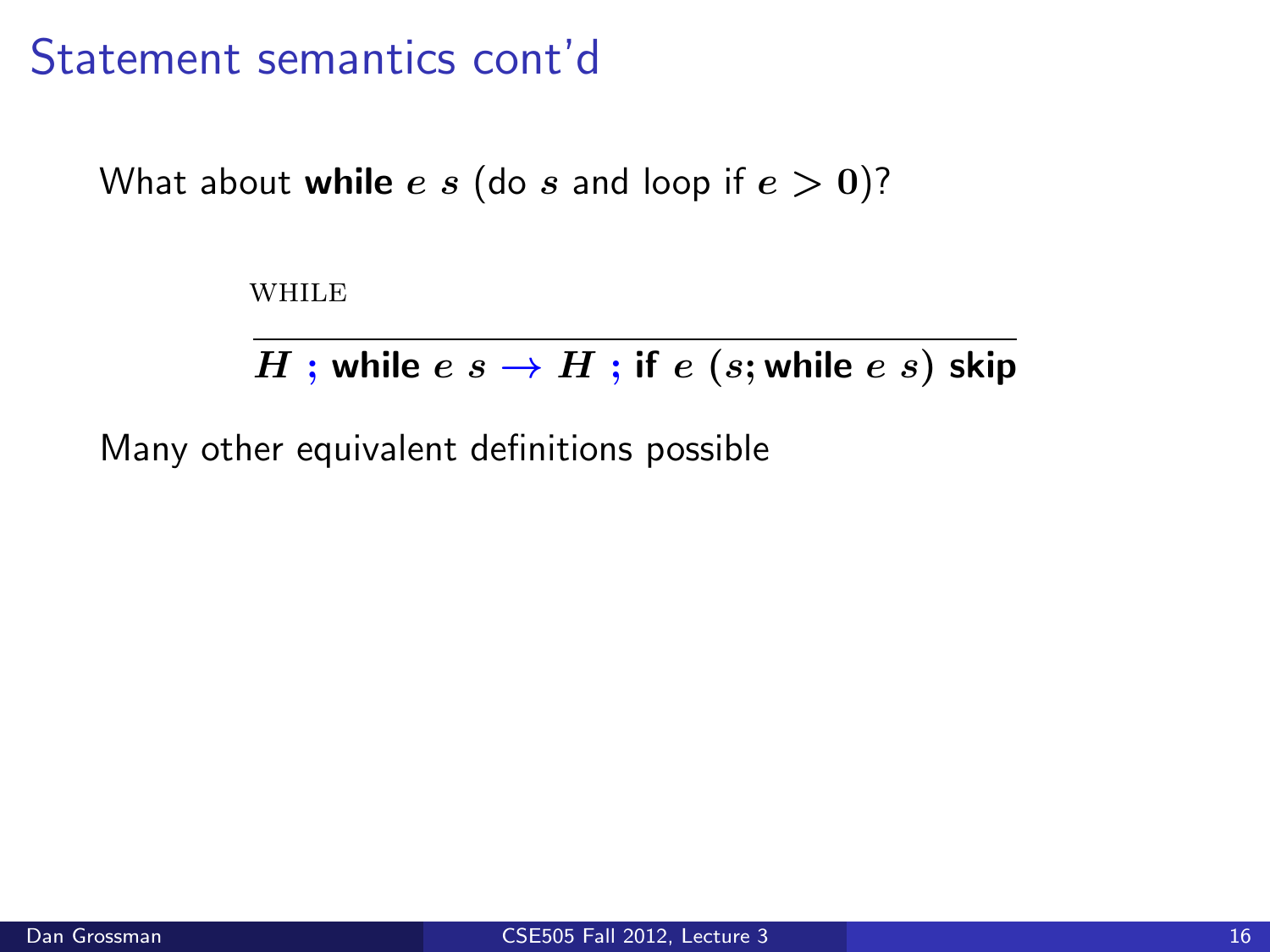#### Program semantics

Defined  $H$  ;  $s \to H'$  ;  $s'$ , but what does " $s$ " mean/do?

Our machine iterates:  $H_1$ ; $s_1 \rightarrow H_2$ ; $s_2 \rightarrow H_3$ ; $s_3 \dots$ , with each step justified by a complete derivation using our single-step statement semantics

Let  $H_1$ ;  $s_1 \rightarrow^n H_2$ ;  $s_2$  mean "becomes after n steps"

Let  $H_1$ ;  $s_1 \rightarrow^* H_2$ ;  $s_2$  mean "becomes after 0 or more steps"

Pick a special "answer" variable ans

The program s produces c if  $\cdot$ ;  $s \to^* H$ ; skip and  $H(\text{ans}) = c$ 

Does every s produce a  $c$ ?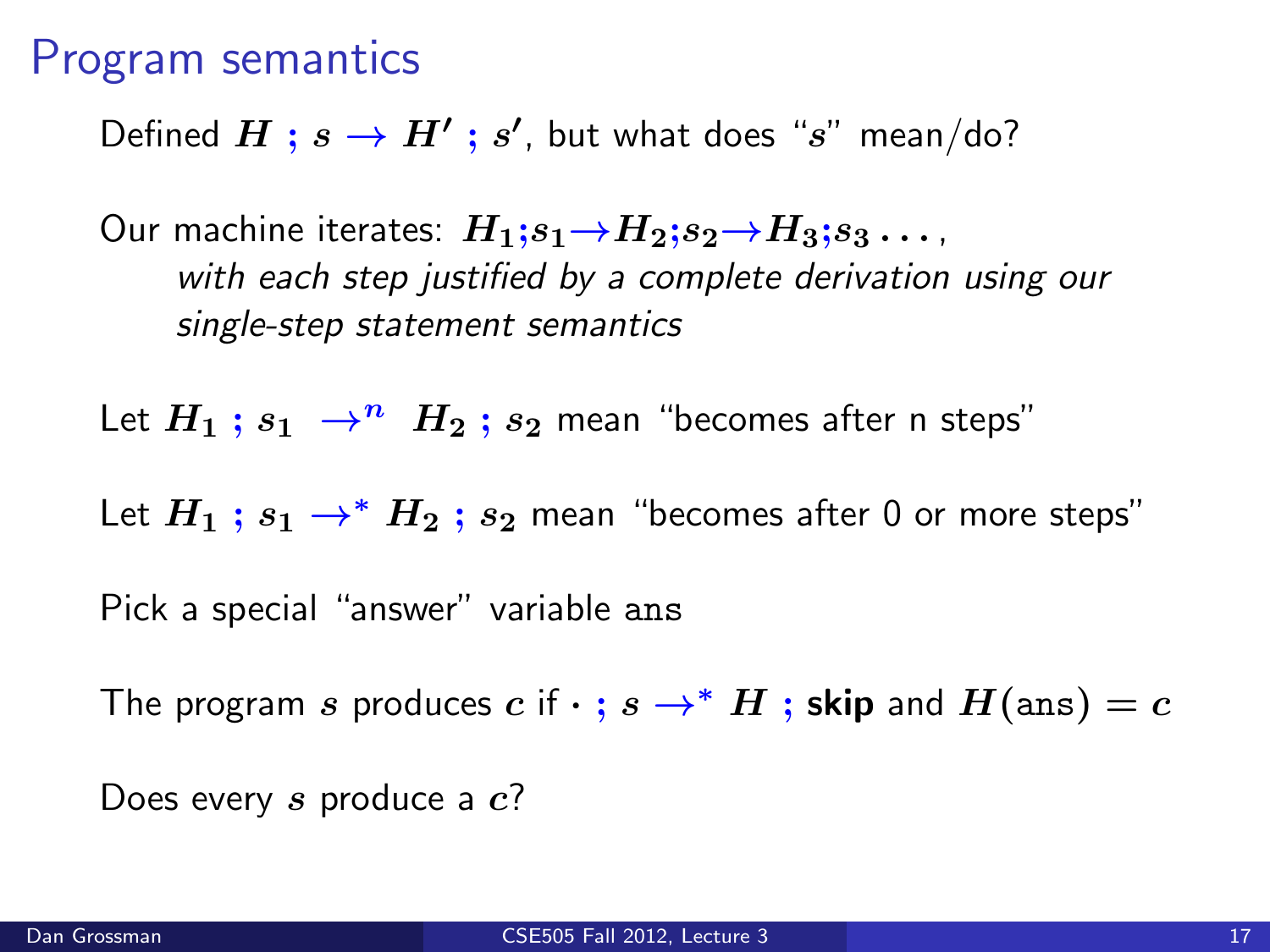$$
x := 3
$$
;  $(y := 1$ ; while  $x (y := y * x; x := x-1))$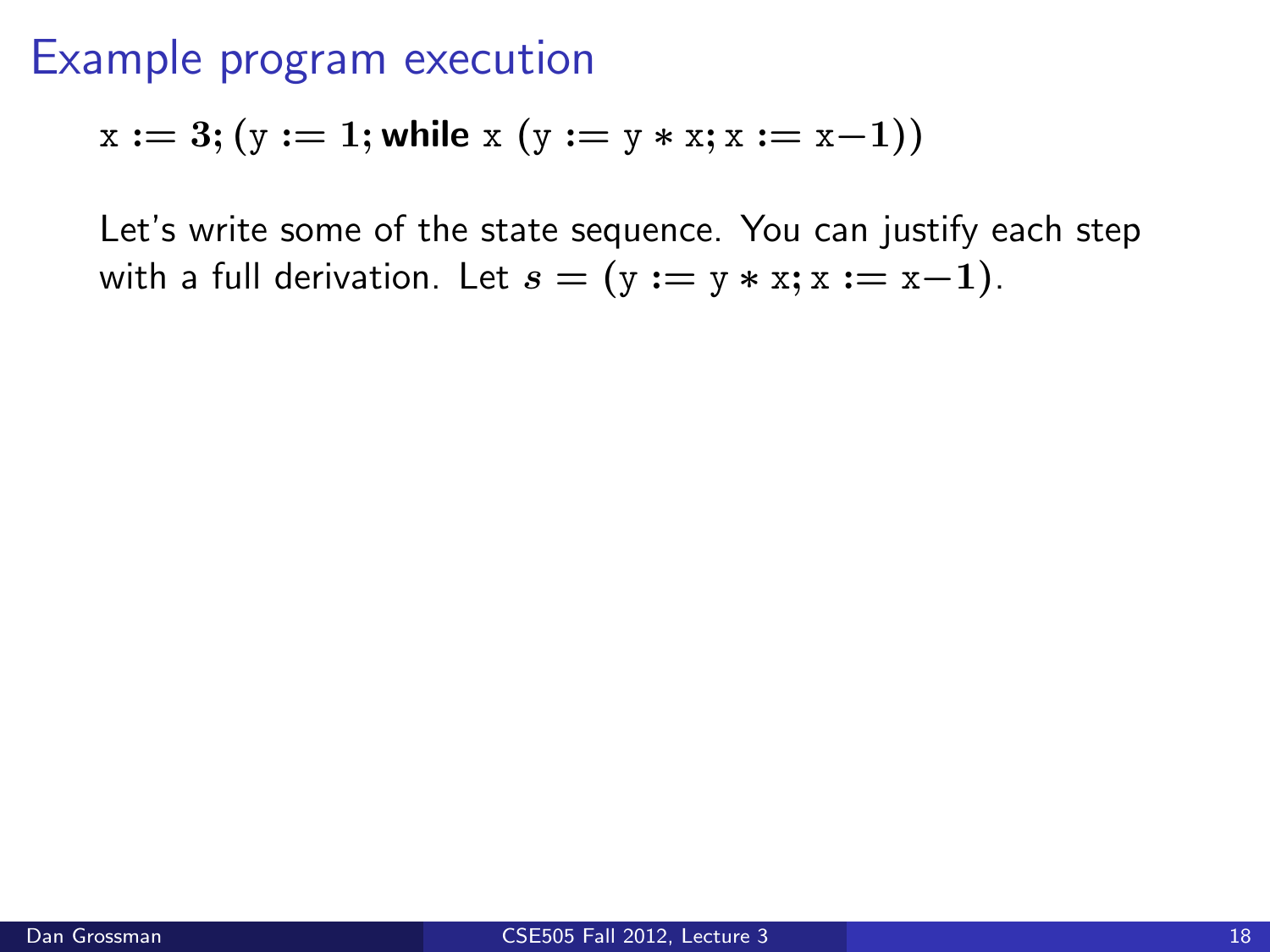$$
x := 3
$$
;  $(y := 1$ ; while  $x (y := y * x; x := x-1))$ 

$$
\cdot; x := 3; y := 1; \text{while } x \ s
$$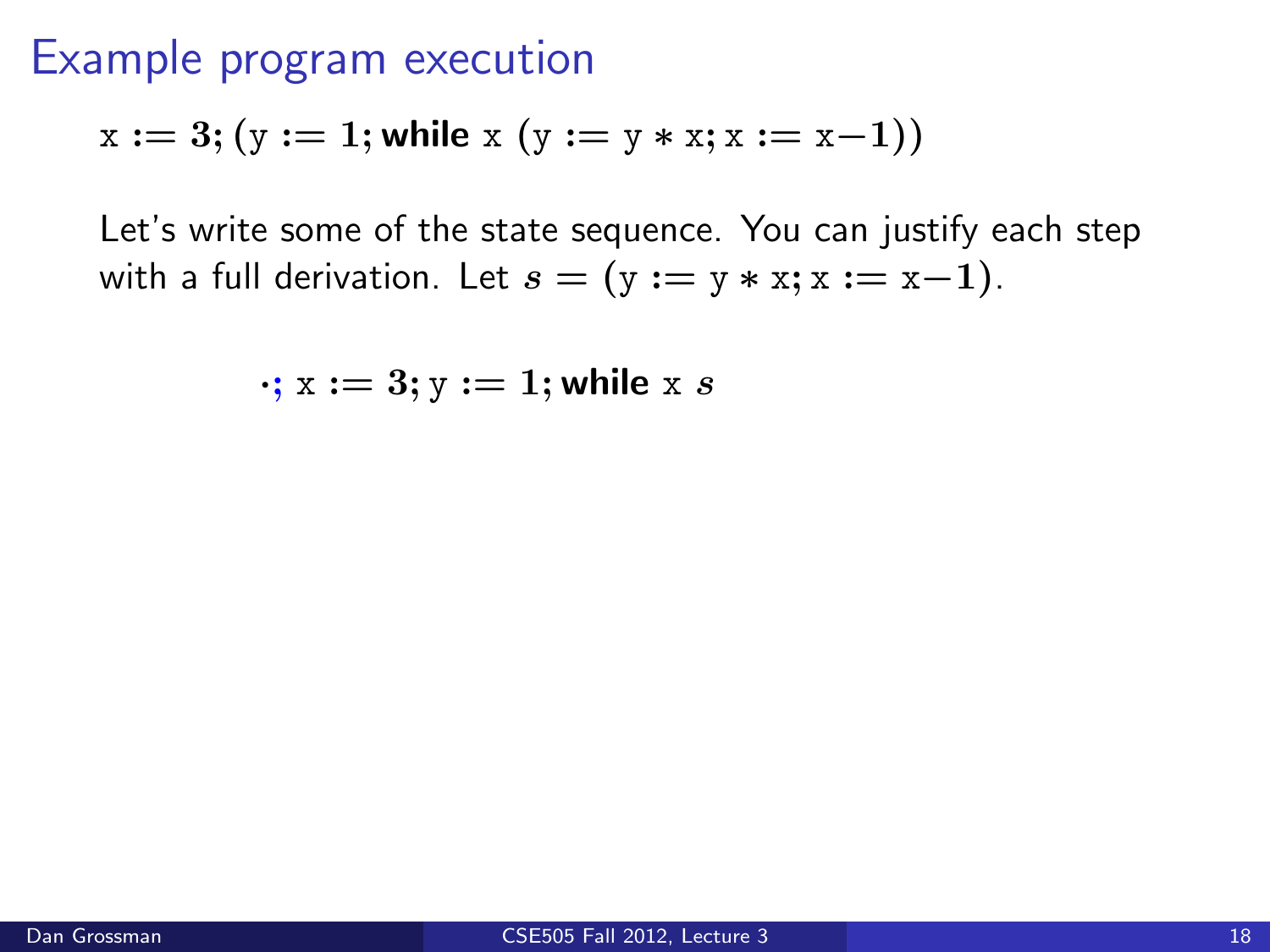$$
x := 3
$$
;  $(y := 1$ ; while  $x (y := y * x; x := x-1))$ 

$$
\cdot; x := 3; y := 1; \text{while } x \ s
$$

$$
\rightarrow \quad \cdot, x \mapsto 3; \text{ skip}; y := 1; \text{while } x \text{ s}
$$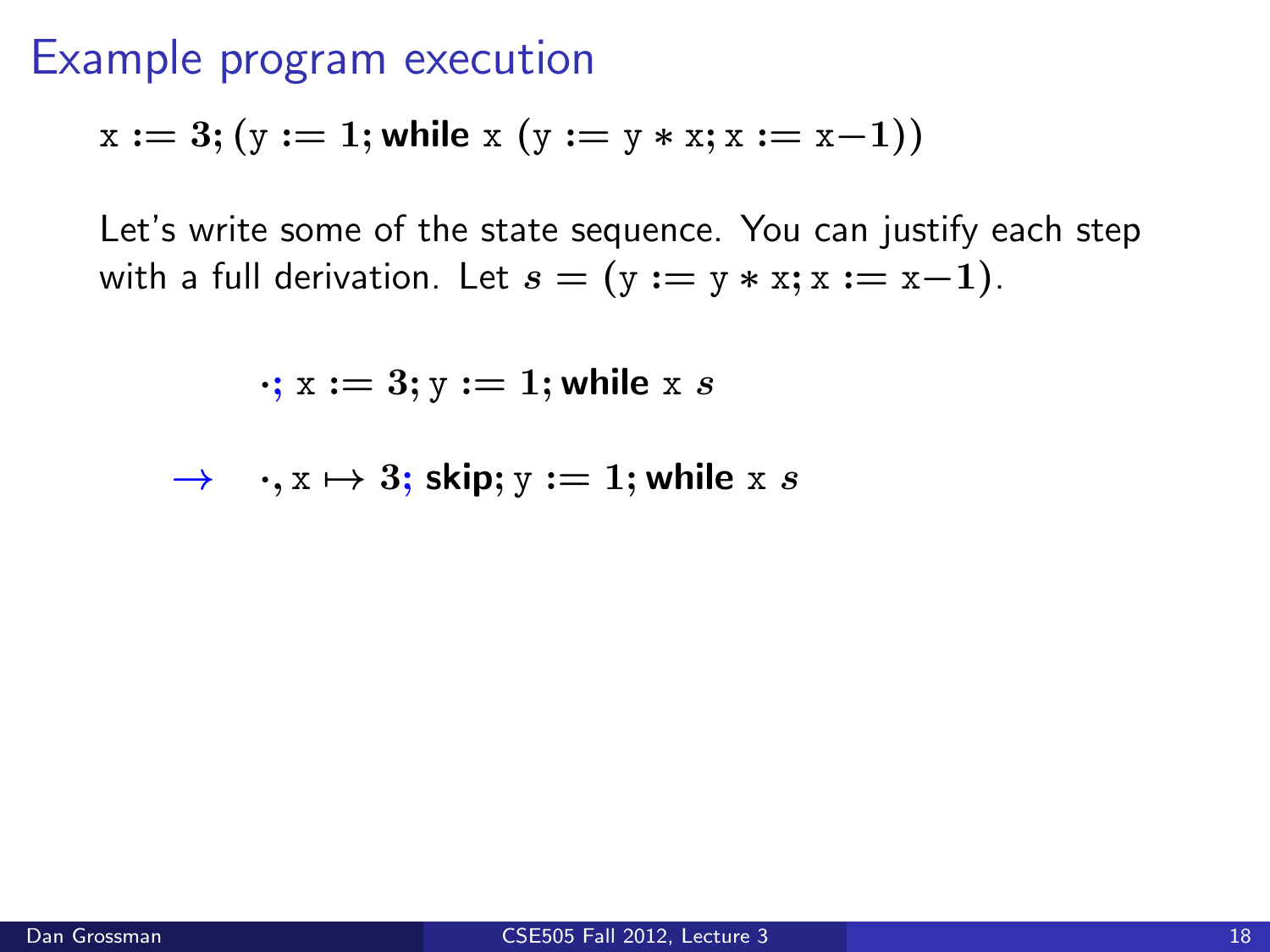$$
x := 3
$$
;  $(y := 1$ ; while  $x (y := y * x; x := x-1))$ 

$$
\cdot; x := 3; y := 1; \text{while } x \ s
$$

$$
\rightarrow \quad \cdot, x \mapsto 3; \text{ skip}; y := 1; \text{while } x \text{ s}
$$

$$
\rightarrow \quad \cdot, x \mapsto 3; \, y := 1; \text{while } x \, s
$$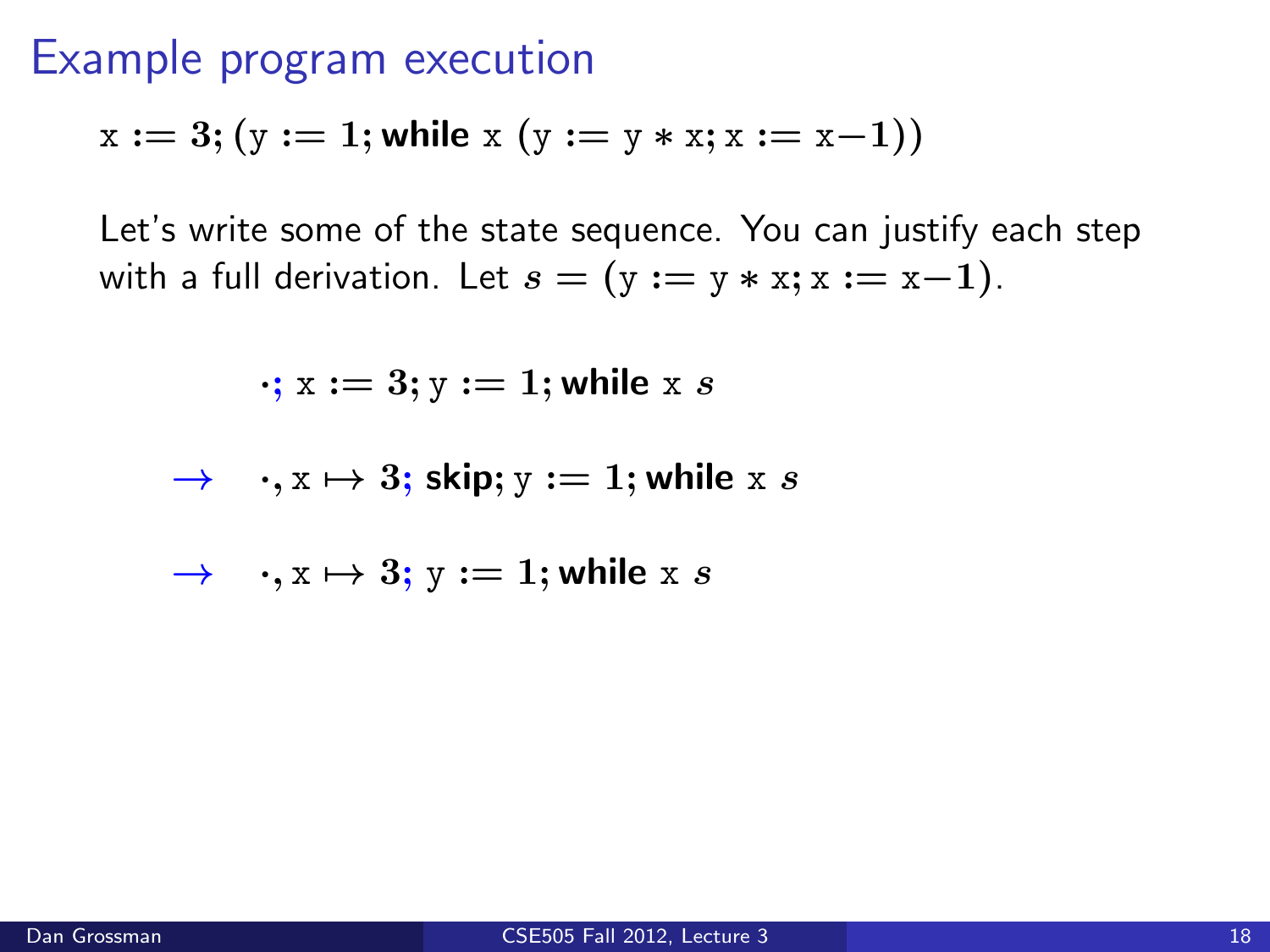$$
x := 3
$$
;  $(y := 1$ ; while  $x (y := y * x; x := x-1))$ 

$$
\cdot; x := 3; y := 1; \text{while } x \ s
$$

$$
\rightarrow \quad \cdot, x \mapsto 3; \text{ skip}; y := 1; \text{while } x \ s
$$

$$
\rightarrow \quad \cdot, x \mapsto 3; \, y := 1; \text{while } x \, s
$$

$$
\rightarrow^2 \quad , x \mapsto 3, y \mapsto 1; \text{ while } x \ s
$$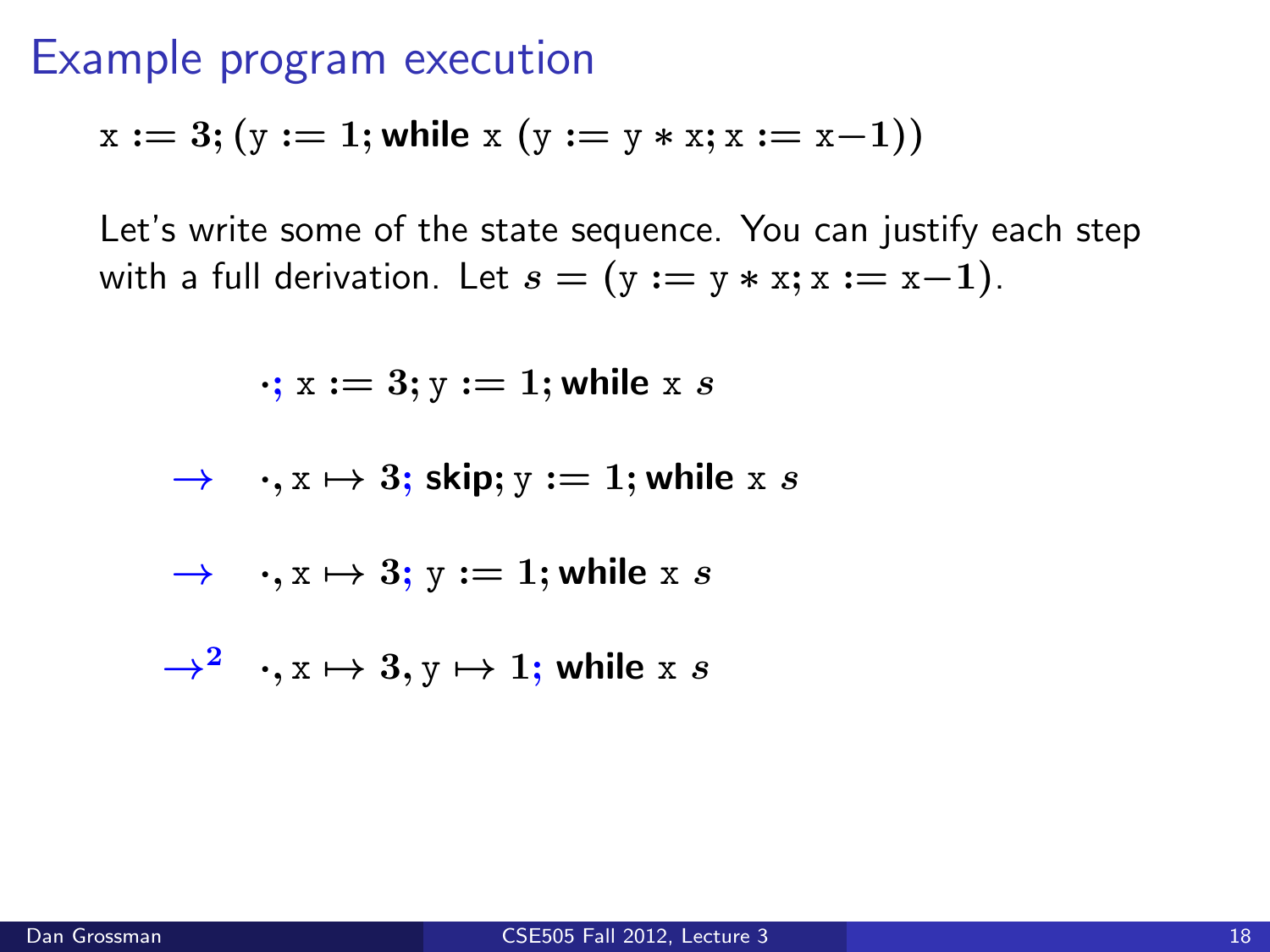$$
x := 3
$$
;  $(y := 1$ ; while  $x (y := y * x; x := x-1))$ 

$$
\cdot; x := 3; y := 1; \text{while } x \ s
$$

$$
\rightarrow \quad \cdot, x \mapsto 3; \text{ skip}; y := 1; \text{while } x \ s
$$

$$
\rightarrow \quad \cdot, x \mapsto 3; \, y := 1; \text{while } x \, s
$$

$$
\rightarrow^2 \quad , x \mapsto 3, y \mapsto 1; \text{ while } x \ s
$$

$$
\rightarrow \quad \cdot, x \mapsto 3, y \mapsto 1; \text{ if } x (s; \text{while } x s) \text{ skip}
$$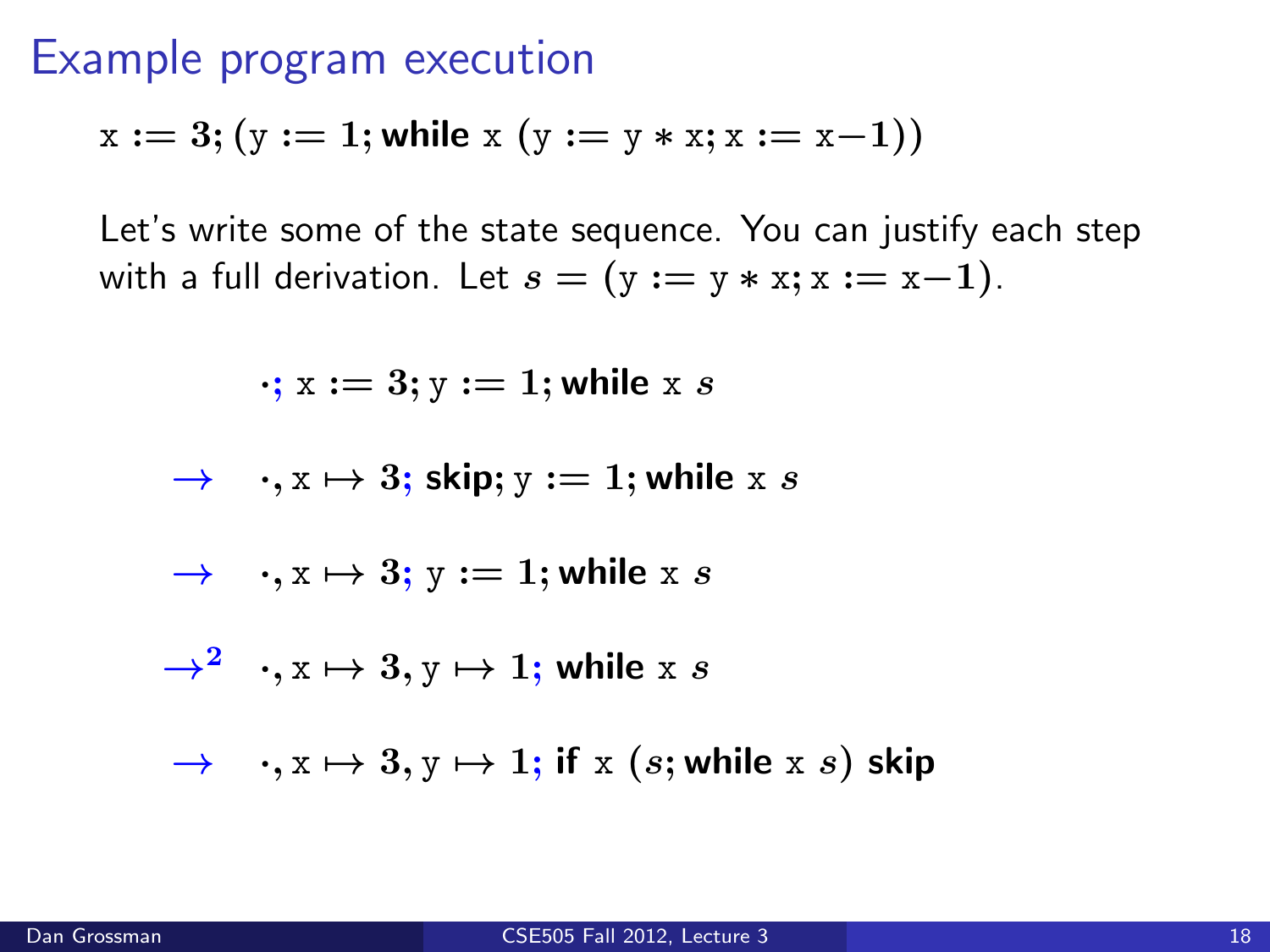$$
x := 3; (y := 1; \text{while } x (y := y * x; x := x - 1))
$$

Let's write some of the state sequence. You can justify each step with a full derivation. Let  $s = (y := y * x; x := x-1)$ .

$$
\cdot; x := 3; y := 1; \text{while } x \ s
$$

$$
\rightarrow \quad \cdot, x \mapsto 3; \text{ skip}; y := 1; \text{while } x \ s
$$

$$
\rightarrow \quad \cdot, x \mapsto 3; \, y := 1; \text{while } x \, s
$$

$$
\rightarrow^2 \quad , x \mapsto 3, y \mapsto 1; \text{ while } x \ s
$$

$$
\rightarrow \quad \cdot, x \mapsto 3, y \mapsto 1; \text{ if } x \text{ ( } s \text{; while } x \text{ } s \text{) } \text{ skip}
$$

 $\rightarrow \quad x \mapsto 3, y \mapsto 1; y := y * x; x := x - 1;$  while x s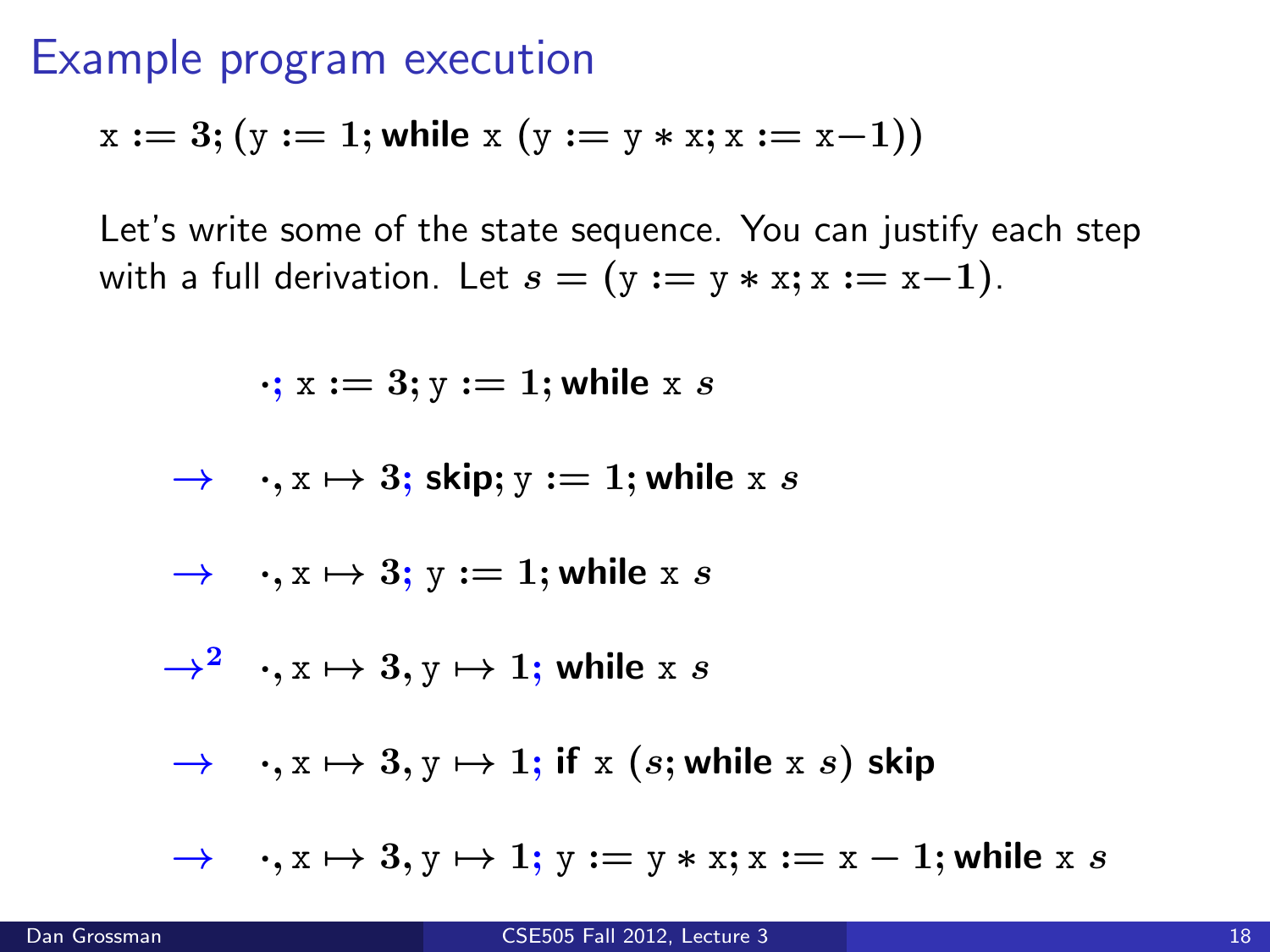$\rightarrow^2 \quad \cdot,$   $\mathrm{x} \mapsto 3, \mathrm{y} \mapsto 1, \mathrm{y} \mapsto 3;$   $\mathrm{x} := \mathrm{x-1};$  while  $\mathrm{x} \ s$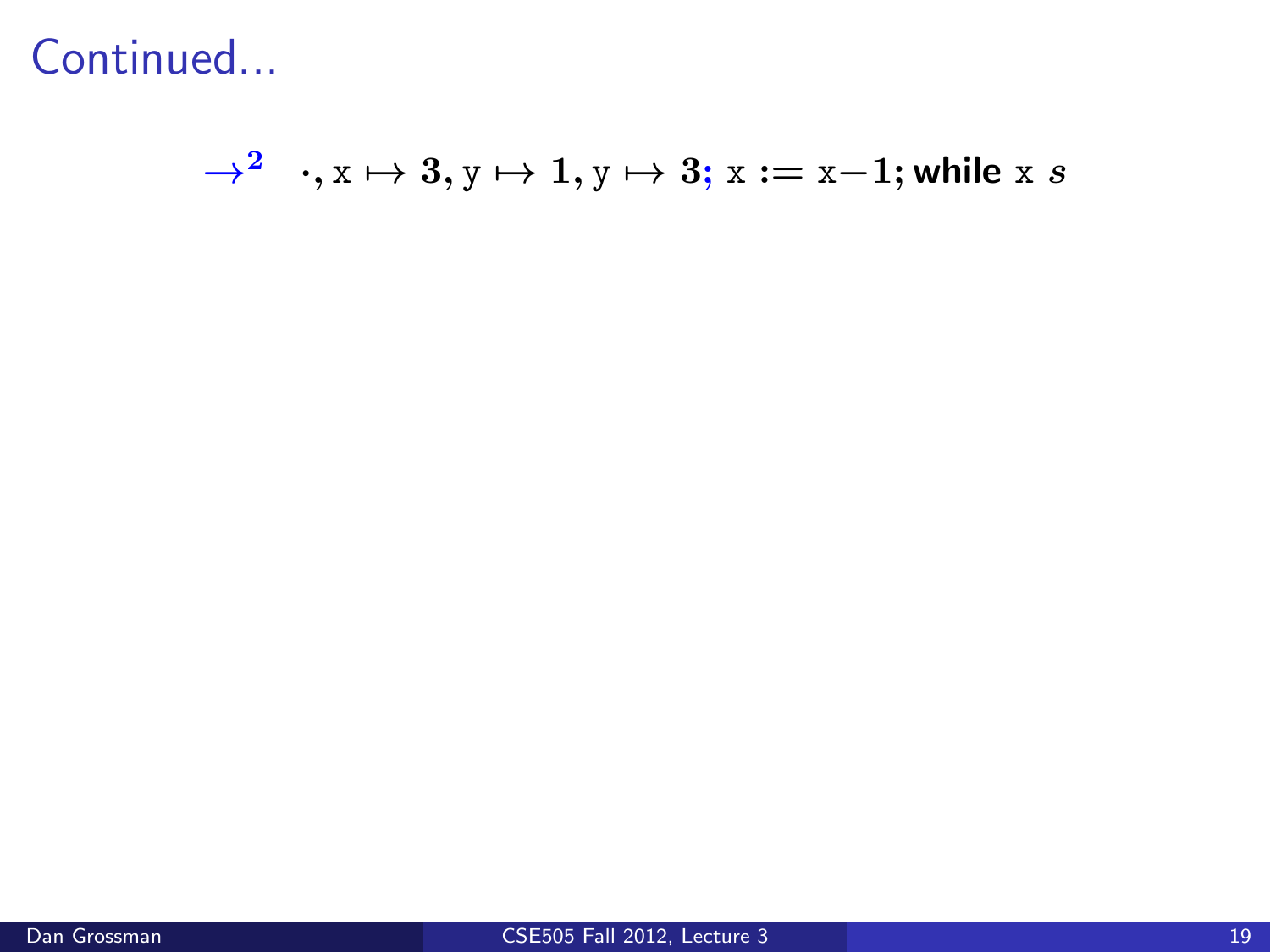$\rightarrow^2 \quad \cdot,$   $\mathrm{x} \mapsto 3, \mathrm{y} \mapsto 1, \mathrm{y} \mapsto 3;$   $\mathrm{x} := \mathrm{x-1};$  while  $\mathrm{x} \ s$  $\rightarrow^2 \quad \cdot, {\rm x} \mapsto 3, {\rm y} \mapsto 1, {\rm y} \mapsto 3, {\rm x} \mapsto 2;$  while  ${\rm x} \; s$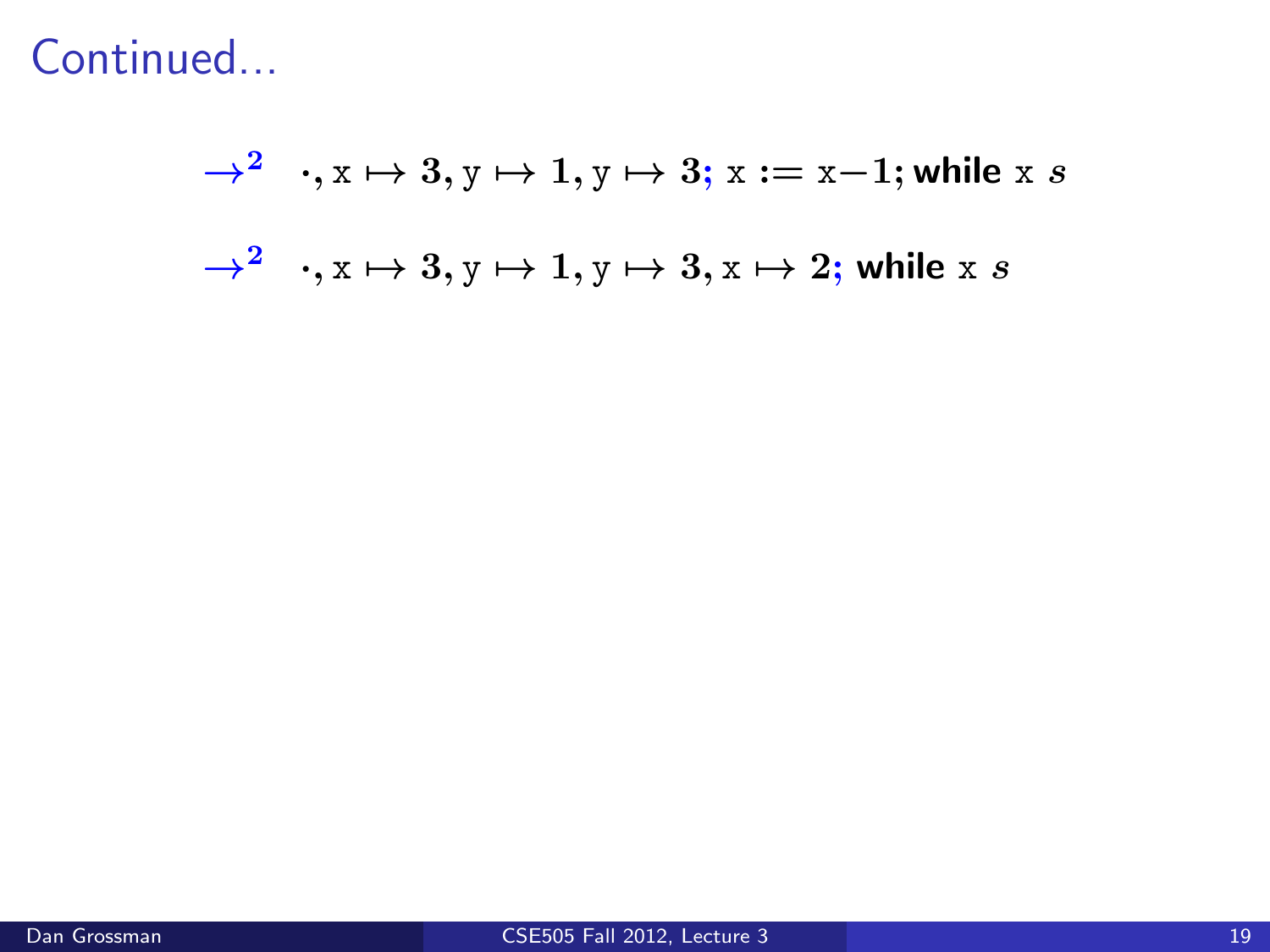$\rightarrow^2 \quad \cdot,$   $\mathrm{x} \mapsto 3, \mathrm{y} \mapsto 1, \mathrm{y} \mapsto 3;$   $\mathrm{x} := \mathrm{x-1};$  while  $\mathrm{x} \ s$  $\rightarrow^2 \quad \cdot, {\rm x} \mapsto 3, {\rm y} \mapsto 1, {\rm y} \mapsto 3, {\rm x} \mapsto 2;$  while  ${\rm x} \; s$  $\rightarrow$  ...,  $y \mapsto 3$ ,  $x \mapsto 2$ ; if x (s; while x s) skip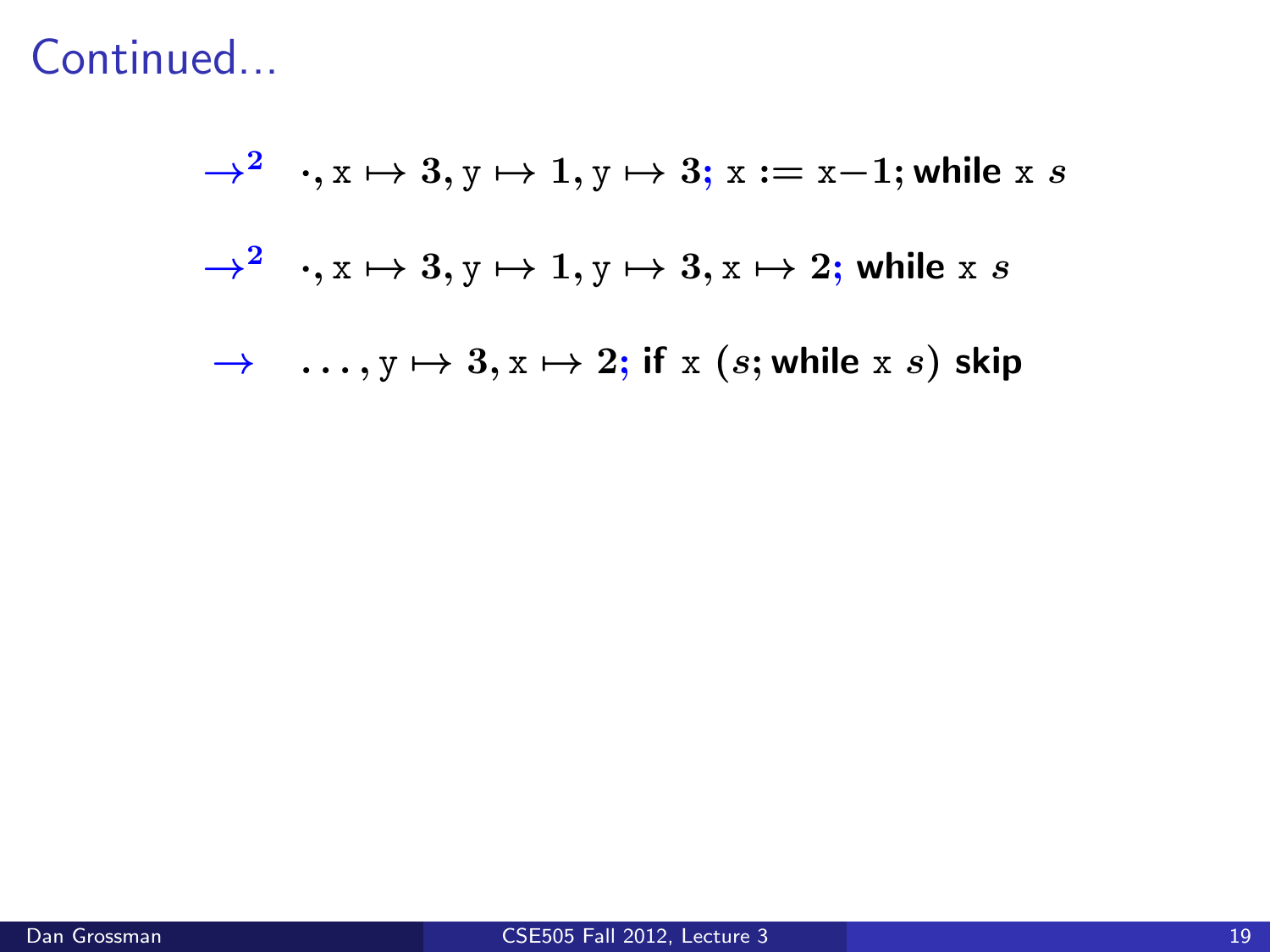. . .

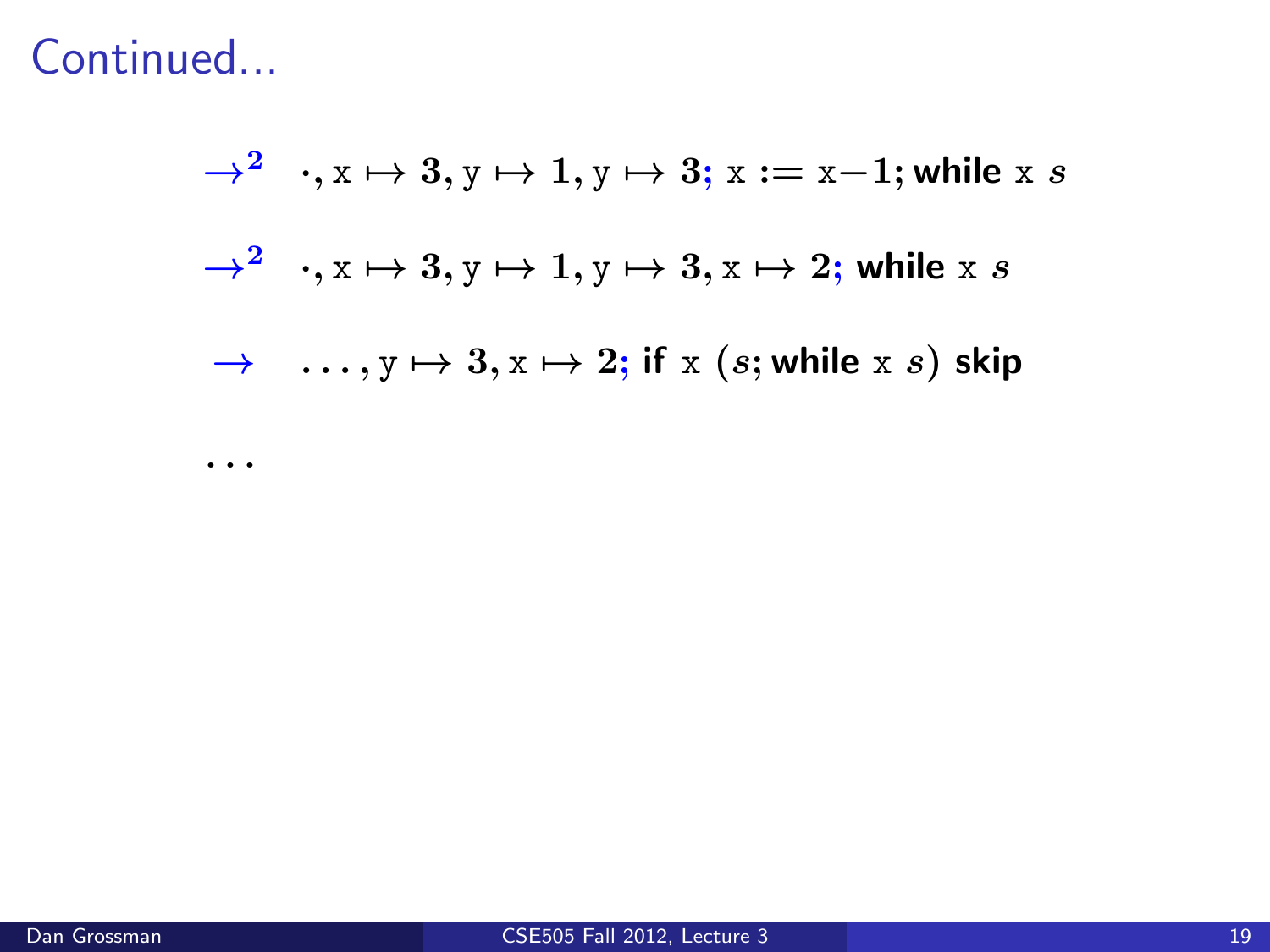

 $\rightarrow$  ...,  $y \mapsto 6$ ,  $x \mapsto 0$ ; skip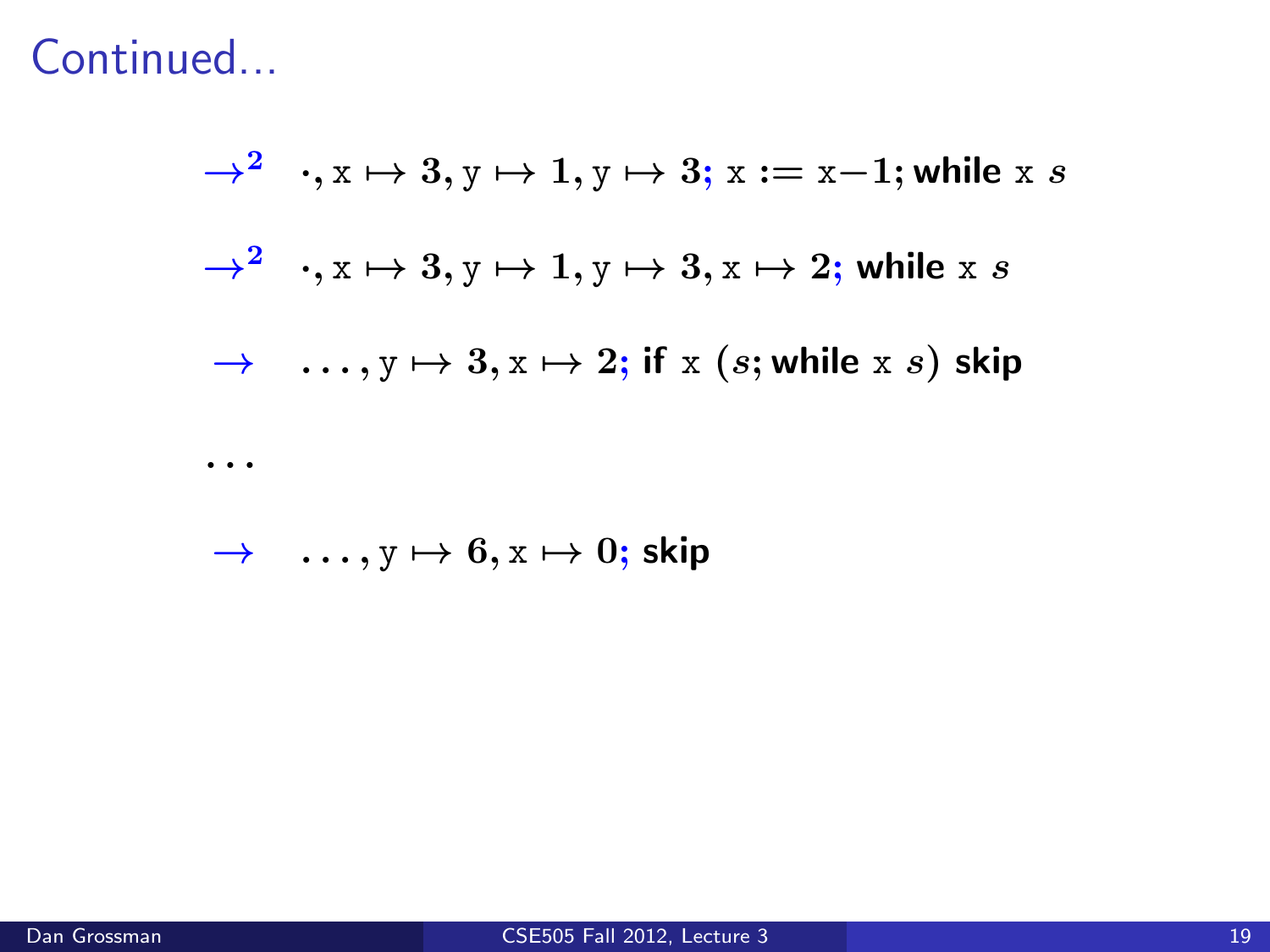#### Where we are

Defined  $H$  ;  $e \Downarrow c$  and  $H$  ;  $s \to H'$  ;  $s'$  and extended the latter to give  $s$  a meaning

- $\triangleright$  The way we did expressions is "large-step operational semantics"
- $\triangleright$  The way we did statements is "small-step operational semantics"
- $\triangleright$  So now you have seen both

Definition by interpretation: program means what an interpreter (written in a metalanguage) says it means

Interpreter represents a (very) abstract machine that runs code

Large-step does not distinguish errors and divergence

- $\triangleright$  But we defined IMP to have no errors
- $\blacktriangleright$  And expressions never diverge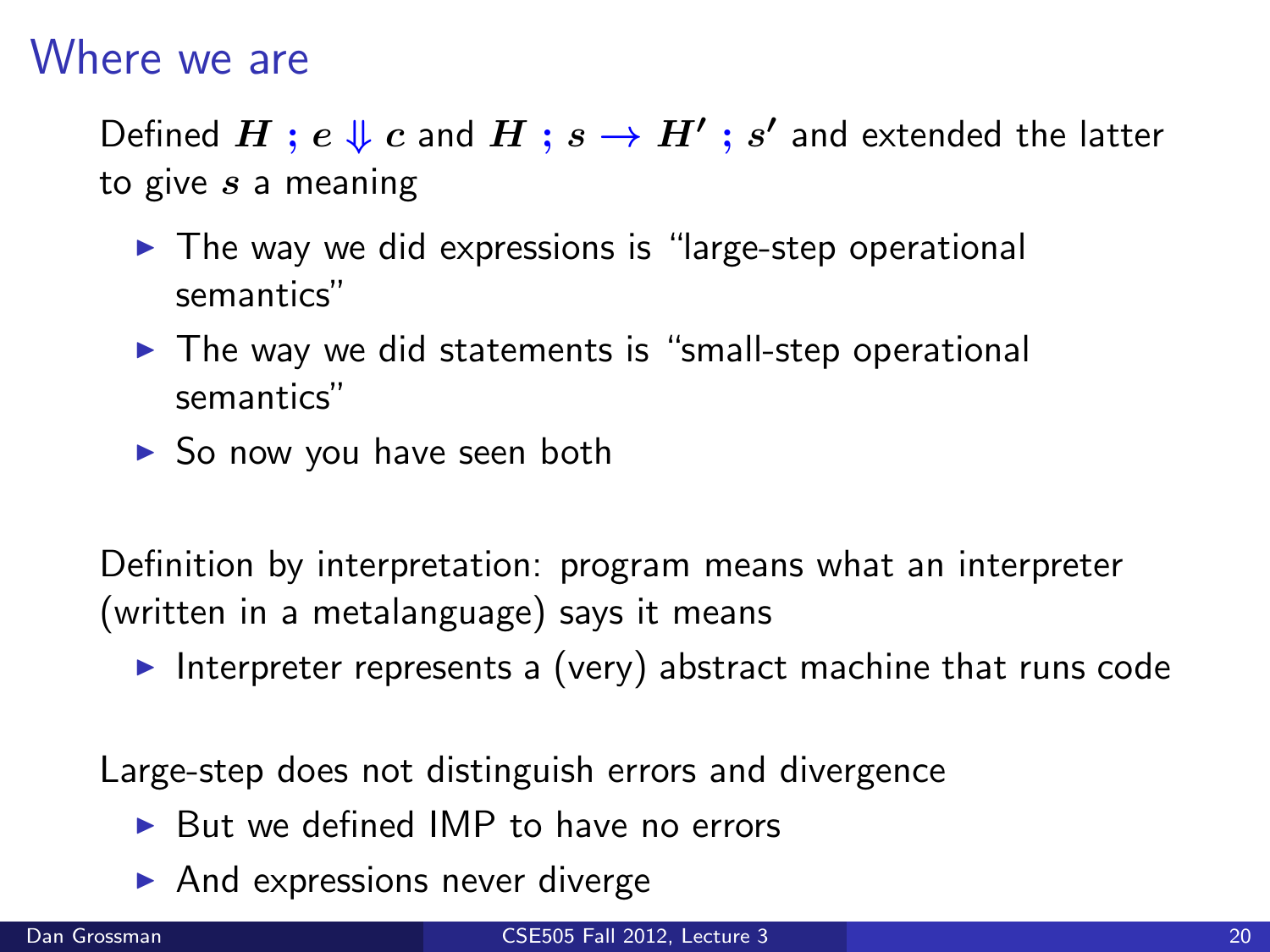# Establishing Properties

We can prove a property of a terminating program by "running" it

Example: Our last program terminates with  $x$  holding  $0$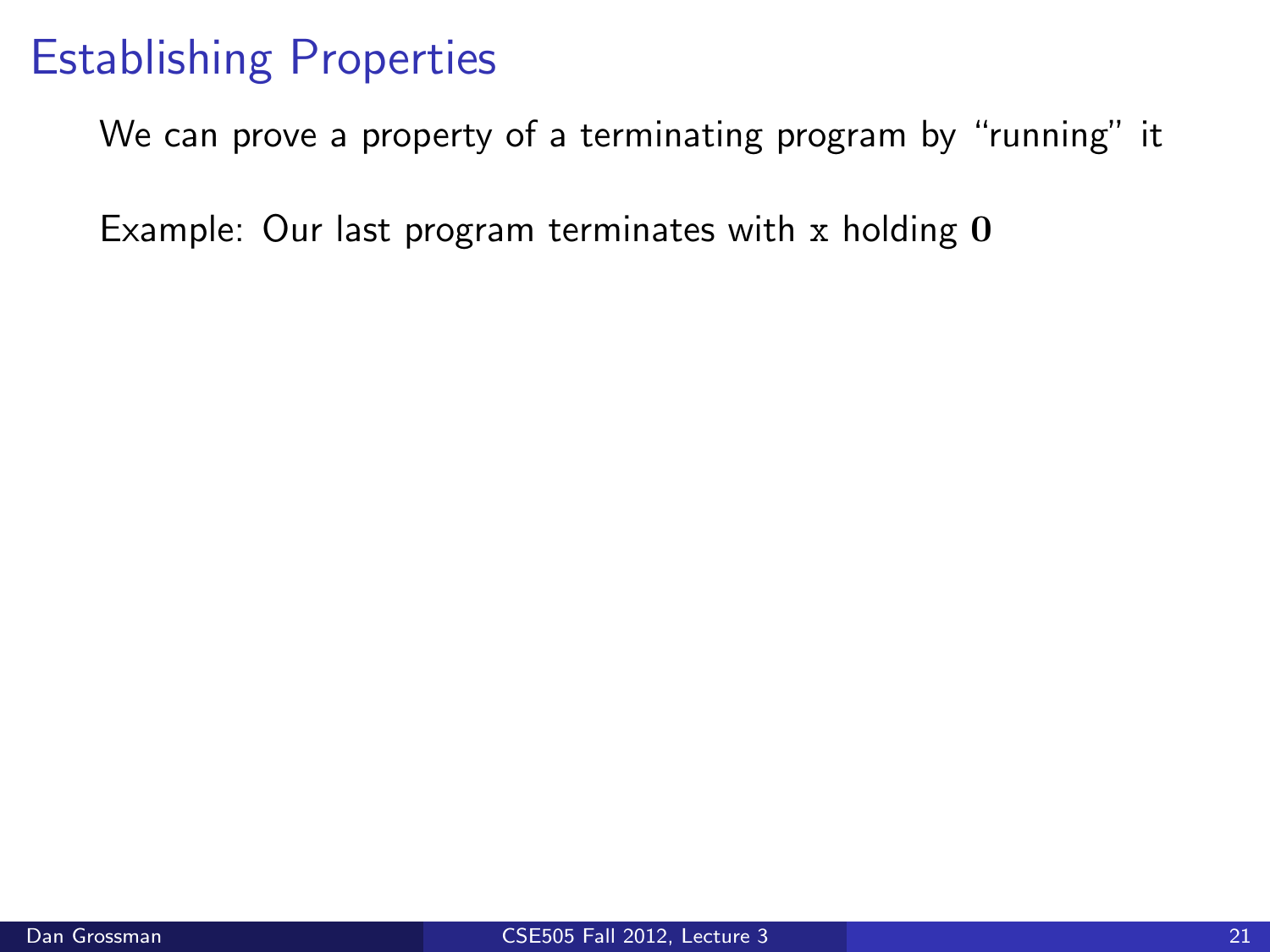# Establishing Properties

We can prove a property of a terminating program by "running" it

Example: Our last program terminates with x holding  $\theta$ 

We can prove a program diverges, i.e., for all  $H$  and  $n$ ,  $\cdot$  ;  $s \rightarrow^n H$  ; skip cannot be derived

Example: while 1 skip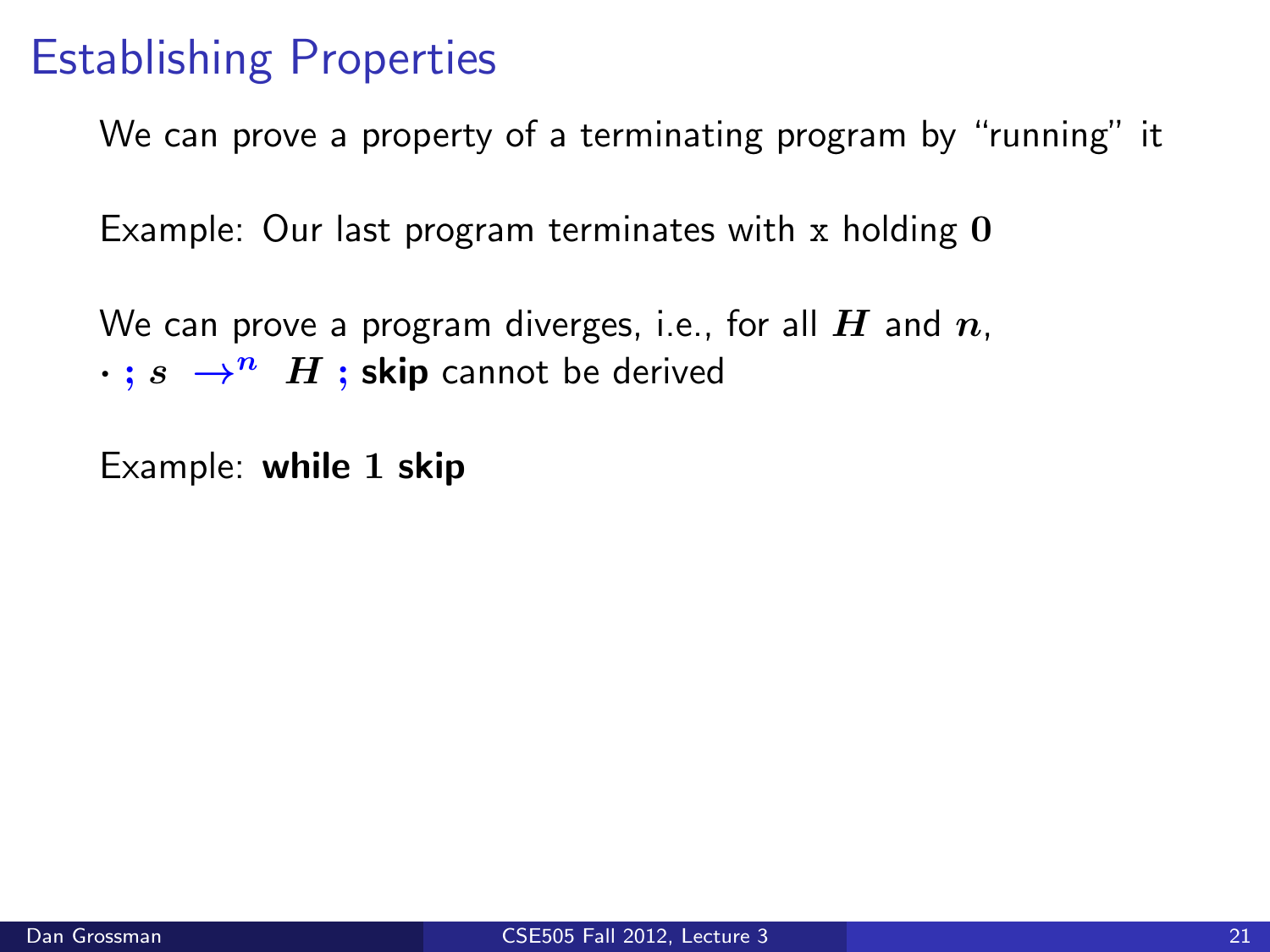# Establishing Properties

We can prove a property of a terminating program by "running" it

Example: Our last program terminates with x holding  $\theta$ 

We can prove a program diverges, i.e., for all  $H$  and  $n$ .  $\cdot$  ;  $s \rightarrow^n H$  ; skip cannot be derived

Example: while 1 skip

By induction on  $n$ , but requires a stronger induction hypothesis